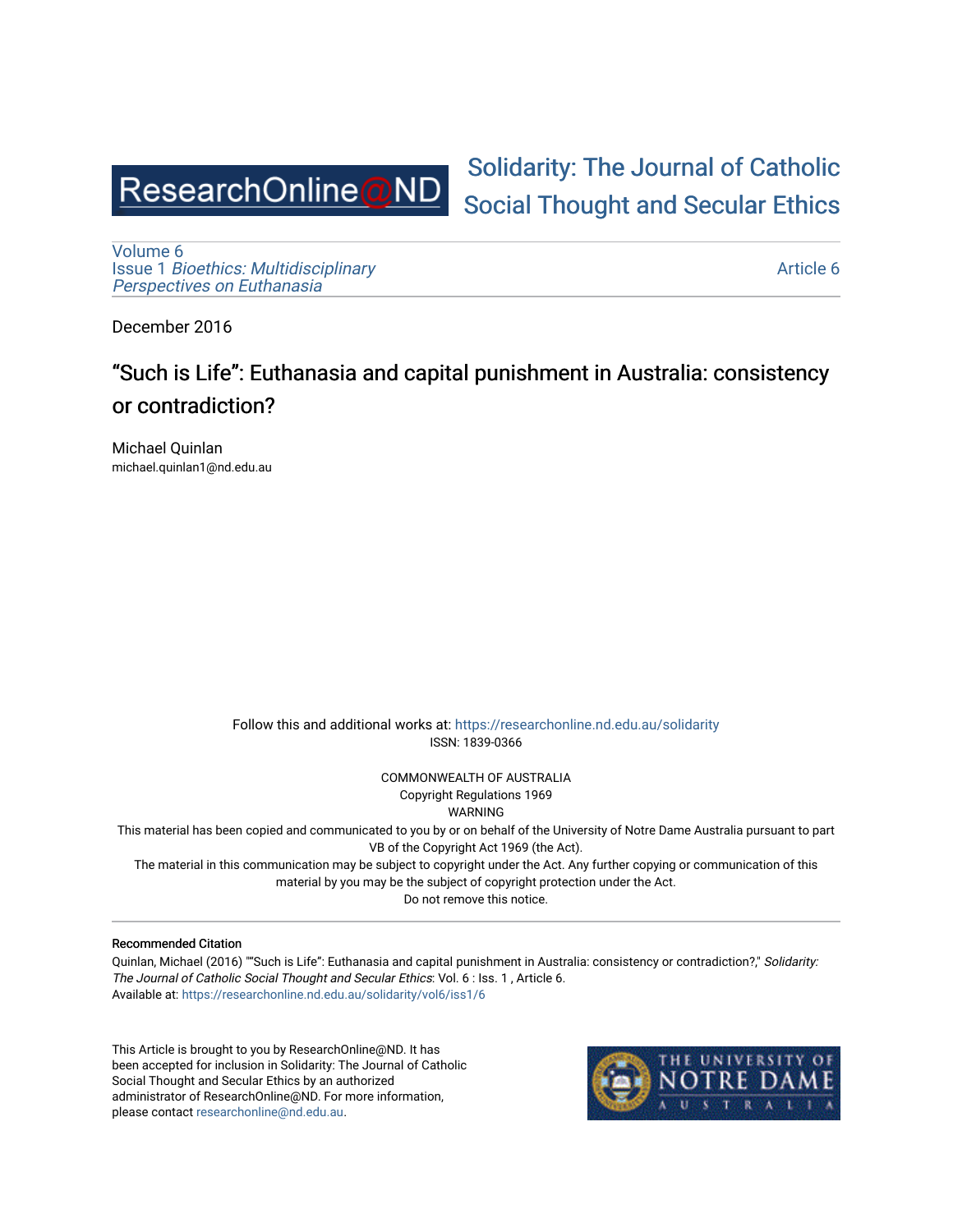# "Such is Life": Euthanasia and capital punishment in Australia: consistency or contradiction?

### **Abstract**

Lawful euthanasia involves State endorsed termination of human life. Apart from a period of less than 9 months, in the Northern Territory, euthanasia has been illegal in Australia. Many of Australia's parliaments have regularly considered introducing the practice and they continue to do so. In this context, this paper considers another type of State endorsed termination of human life: capital punishment. These took place in Australia from 1788 to 1967. The practice was abolished nationwide by 1985 and the Commonwealth passed laws, in 2010, to prevent its reintroduction. This paper does not consider all of the arguments for or against euthanasia or capital punishment and nor does it argue that the two practices are identical. Instead, it argues that introducing euthanasia without careful consideration of the arguments and experiences of capital punishment would risk repetition of past mistakes. The paper considers whether introducing euthanasia would be inconsistent with arguments accepted as grounds for the abolition of capital punishment. It focuses, on the irrevocable argument. This is the argument that death is irrevocable and that the risk of an innocent person being executed should never be taken. The paper argues that, any criteria which might be adopted by the State as sufficient to justify euthanasia, would run the risk of people outside that criteria being euthanised. The paper argues that capital punishment and euthanasia each pose disproportionate risks to minority and vulnerable groups. The paper also argues that, the evidence of pain and suffering endured by the condemned in their execution require careful consideration in relation to arguments for euthanasia as a means to a quick and pain free "good death." It considers the evidence that demonstrates that, like execution, euthanasia in practice can be slow and painful. The paper then argues that requiring health professional to administer lethal injections in acts of euthanasia would be inconsistent with the approach taken in Australia and the United States to the identification of those willing to administer the death penalty. The paper concludes that many of the key arguments which resulted in the abolition of the death penalty in Australia support the continued prohibition of euthanasia in Australia and ought to be addressed by proponents of change but its primary aim is to encourage further examination of the extent to which learnings relevant to the current euthanasia debate can be gained by examining the arguments and experience of capital punishment.

#### Cover Page Footnote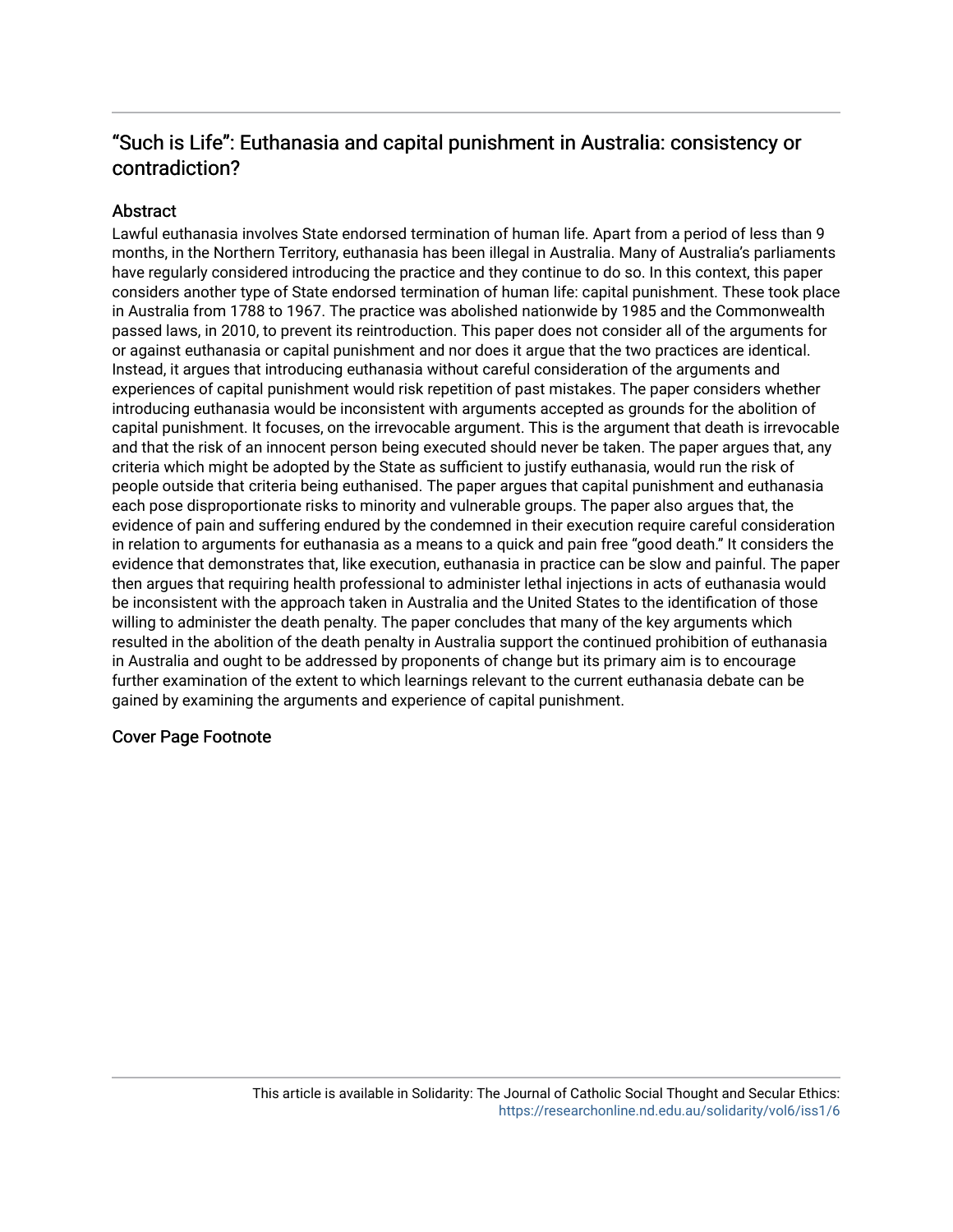### **"Such is life."**<sup>1</sup> **Euthanasia and capital punishment in Australia: consistency or** *contradiction?*

#### Michael Quinlan

"So stay awake, because you do not know either the day or the hour." <sup>2</sup> 

#### **Introduction**

Lawful euthanasia and capital punishment involve State endorsement of the deliberate, premeditated and intentional termination of a human life. Whilst there has been a worldwide movement to abolish capital punishment it remains a means of punishment in most countries.<sup>3</sup> Capital punishments were carried out in Australia between February 1788 and February 1967. They were abolished in the States, Territories and Federally, in Australia, between 1922 and 1985. Australians have since demonstrated increasing opposition to the practice overseas.<sup>4</sup> By contrast, euthanasia is prohibited in most countries in the world.<sup>5</sup> Despite persistent attempts

<sup>&</sup>lt;sup>1</sup> Whilst there is controversy about the last words of the Australian bushranger Edward (Ned) Kelly, he is said to have uttered these words (or in another version "Oh well, I suppose it has come to this then") as his final words before he was hanged at the Melbourne gaol on 11 November, 1880. See John V. Barry, 'Kelly, Edward (Ned) (1855–1880)', *Australian Dictionary of Biography*, National Centre of Biography, Australian National University, http://adb.anu.edu.au/biography/kelly-edward-ned-3933/text6187, published first in hardcopy 1974, accessed online 6 October 2016.

<sup>2</sup> Matthew 25:1 (New Jerusalem Bible).

<sup>3</sup> Michael Victory, *End of The Line Capital Punishment in Australia,* (Victoria: CIS Publishers, 1994) 3, 57 Although capital punishment is available in most of the world's nations most of the executions take place in very few countries.

<sup>4</sup> In 2005 the execution of convicted heroin smuggler Nguyen Tuong Van in Singapore led to a renewed focus and concern in Australia about the use of capital punishment: David Indermaur, "Changing Attitudes to the Death Penalty: An Australian Perspective," *Current Issues in Criminal Justice* 17 (2006): 444. As Indermaur observes, Van's funeral on 7 December, 2005, at St Patrick's Cathedral in Melbourne, attracted a congregation and levels of grief in excess of many state funerals. In 2015, a concerted attempt was made to persuade Indonesia not to execute two Australians who were convicted drug smugglers: Andrew Chan and Myuran Sukumuran. Their funerals were equally well attended and one Australian law school named a scholarship after them: Adam Gartnell, "Andrew Chan and Myuran Sukumaran deserved a second chance" *Sydney Morning Herald*, May 3, 2015, [http://www.smh.com.au/federal-politics/political-opinion/andrew-chan-and-myuran](http://www.smh.com.au/federal-politics/political-opinion/andrew-chan-and-myuran-sukumaran-deserved-a-second-chance-20150430-1mwzdm.html#ixzz42BxLt0sh)[sukumaran-deserved-a-second-chance-20150430-1mwzdm.html#ixzz42BxLt0sh;](http://www.smh.com.au/federal-politics/political-opinion/andrew-chan-and-myuran-sukumaran-deserved-a-second-chance-20150430-1mwzdm.html#ixzz42BxLt0sh) Tom Attard, "Bali nine: Hundreds farewell Myuran Sukumaran at Sydney funeral" *Sydney Morning Herald*, May 3, 2015, [http://www.smh.com.au/national/bali-nine-hundreds-farewell-myuran-sukumaranat-sydney-funeral-20150508](http://www.smh.com.au/national/bali-nine-hundreds-farewell-myuran-sukumaranat-sydney-funeral-20150508-ggxsda.html#ixzz42ByLay13) [ggxsda.html#ixzz42ByLay13](http://www.smh.com.au/national/bali-nine-hundreds-farewell-myuran-sukumaranat-sydney-funeral-20150508-ggxsda.html#ixzz42ByLay13) and "ACU Mercy Scholarships" Australian Catholic University, [https://www.acu.edu.au/connect\\_with\\_acu/newsroom/news/media\\_releases/year/2015/acu\\_mercy\\_scholarships.](https://www.acu.edu.au/connect_with_acu/newsroom/news/media_releases/year/2015/acu_mercy_scholarships) For the background to the crimes, arrest, prosecution and sentencing of Chan, Sukumaran and the other members of the Bali Nine see Lorraine Finley, "Exporting the Death Penalty? Reconciling International Police Cooperation and the Abolition of the Death Penalty in Australia," *Sydney Law Review* 33 (2011): 95, 96-102. <sup>5</sup> Euthanasia was not recognised as medical treatment for 2,400 years: Margaret Somerville, *Bird on an Ethics Wire* (Mc-Gill Queen's University Press, 2015), 166. It is however now permitted in the Netherlands, Belgium and Luxembourg*.* Doctor assisted suicide, in which a doctor provides the means of death to a patient, is permitted in the Netherlands and Luxembourg and in the US States of Oregon, Washington, Montana, Vermont and (since 5 October 2015) California. Assisted suicide (which need not involve a doctor) is permitted in Switzerland: see Jose Pereira, "Legalizing euthanasia or assisted suicide: the illusion of safeguards and controls," *Current Oncology* 18 (2011): 2, esp. 38 Euthanasia and doctor assisted suicide (together called physician assisted death or PAD) are now permitted in Canada following the Supreme Court of Canada's decision in Carter v Canada [2015] 1 S.C.R. 331 (Can).. For discussion of the Canadian position see College of Physicians and Surgeons of Ontario, Policy Statement #1-16 "Interim Guidance on Physician- Assisted Death" 2.<http://eol.law.dal.ca/wp-content/uploads/2016/05/ON-MAID-Guidelines.pdf>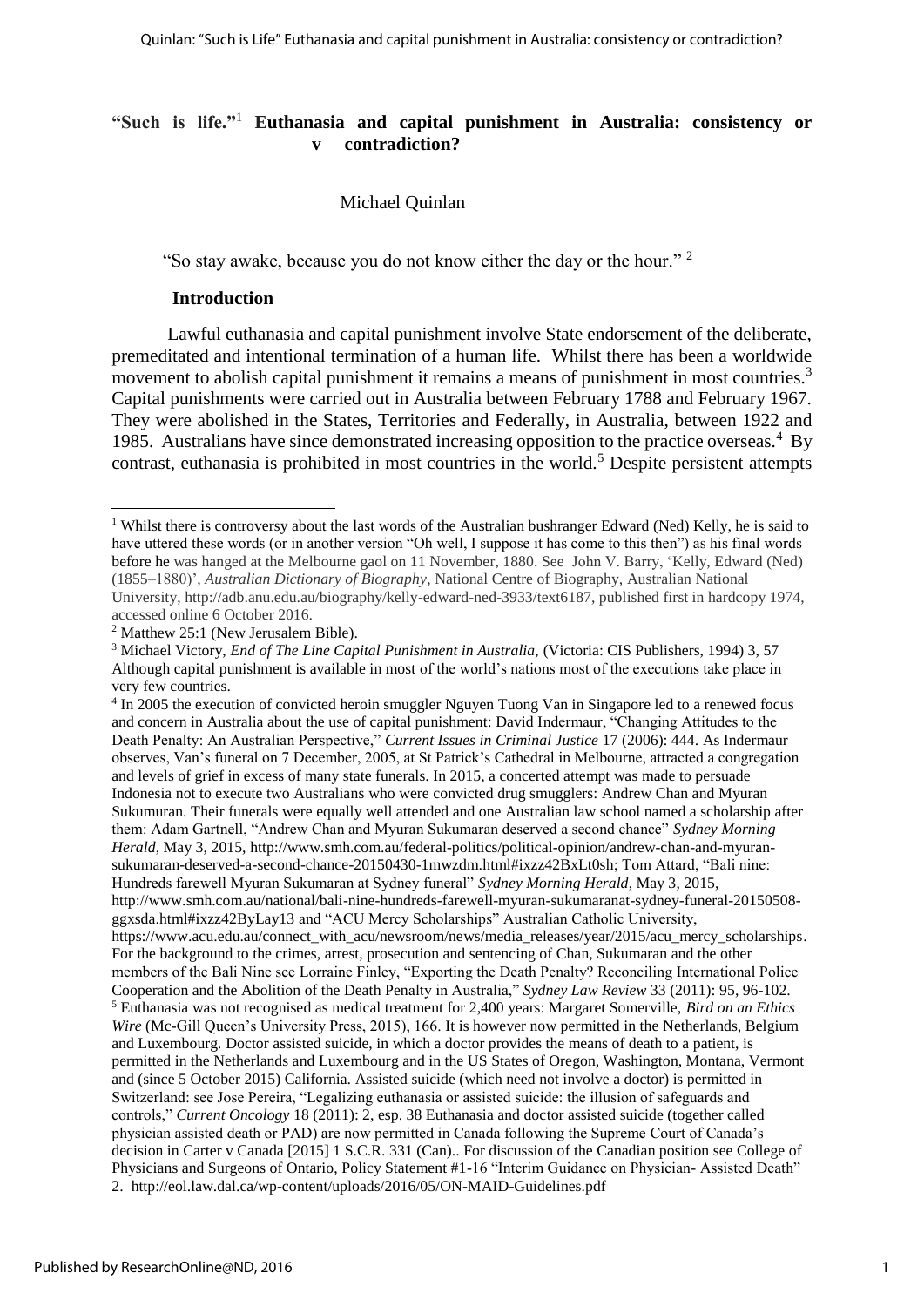to introduce lawful euthanasia, it has always been unlawful in Australia, apart from a period of less than 9 months, in the Northern Territory.

The aim of this paper is not to examine all of the arguments for or against euthanasia or capital punishment or to argue that the two practices are identical.<sup>6</sup> Rather this paper argues that introducing euthanasia without careful consideration of the arguments and experiences of capital punishment would risk repetition of past mistakes. This paper considers the consistencies and contradictions in some of the arguments accepted for the abolition of the death penalty and put by advocates for the legalisation of euthanasia in Australia. Part I provides some definitions before providing a brief history of these practices and of their popularity in Australia. Part II examines the arguments for the abolition of capital punishment grounded on the irrevocable nature of death. <sup>7</sup> This Part argues that similar difficulties, to those experienced in ensuring that only those who fit the criteria set for execution, arise in ensuring that only those who satisfy the criteria set by a State to permit access to euthanasia. Part III considers the risks posed by capital punishment to minority and vulnerable groups and argues that similar risks beset euthanasia. Part IV considers arguments against capital punishment based on the pain and suffering endured in capital punishment and argues for more transparency in the examination of evidence as to the experiences of euthanasia. Part V looks at the need for individuals to administer capital punishment and euthanasia and argues that requiring health professional to administer lethal injections in acts of euthanasia would be inconsistent with the approach taken in Australia and the United States to the identification of those willing to administer the death penalty. The paper concludes that many of the key arguments which resulted in the abolition of the death penalty in Australia support the continued prohibition of euthanasia in Australia and must be carefully considered as part of any consideration of law reform.

When dealing with capital punishment and euthanasia, it is important to remember that the decisions a nation takes on these issues are not matters of academic interest alone as they effect real people. Case studies can assist in recognising the personal impacts of such laws. <sup>8</sup> For this reason this paper includes a number of case studies.

<sup>6</sup> It does not, for example, examine arguments for euthanasia grounded on personal autonomy: see House of Lords Select Committee On The Assisted Dying For The Terminally Ill Bill, Vol 1: Report (2005) 5,11 [8], 20- 28 [39]-[68], Michael Douglas, "An absurd inconsistency in law: Nicklinson's case and deciding to die",21 *Journal of Law & Medicine* 627 (2014). Significantly in the context of the issues that this paper does address, most States which permit euthanasia introduce limits on access to euthanasia by reference to legislated criteria and so place limits on the personal autonomy of citizens who may wish to access the procedure. Where the State restricts access to the procedure it is asserting that the State has an interest in continuing to prohibit euthanasia (and the free exercise of personal autonomy in relation to a decision as to when a person might lawfully request or require another person to terminate their life) in all other contexts. See Legal and Social Issues Committee, Legislative Council, Parliament of Victoria, *Inquiry Into End of Life Choices Final Report*, June 2016 [8.4.1] **<sup>7</sup>** This is the argument that the death penalty is irrevocable and that the risk, albeit small, of an innocent person being convicted and executed should never be taken. In this paper where reference is made to "the irrevocable argument" it refers to this argument.

<sup>&</sup>lt;sup>8</sup> They are regularly called upon by proponents of euthanasia in support of their position See for example, Juliet Rieden, "Andrew Denton: I watched my father die an agonising death" *Australian Women's Weekly*, 19 April, 2016, [http://www.aww.com.au/latest-news/in-the-mag/andrew-denton-i-watched-my-father-die-an-agonising](http://www.aww.com.au/latest-news/in-the-mag/andrew-denton-i-watched-my-father-die-an-agonising-death-26670)[death-26670,](http://www.aww.com.au/latest-news/in-the-mag/andrew-denton-i-watched-my-father-die-an-agonising-death-26670) Anonymous, " There Has to Be A More Humane Way" in Helga Kuhe (ed), *Willing To Listen Wanting To Die* ( Ringwood Penguin, 1994) 43-48, anonymous, "Dying Without Dignity" in Kuhne 49-55, Sue Harper, "Terminal Care In Nursing Homes" in Kuhne 97-114.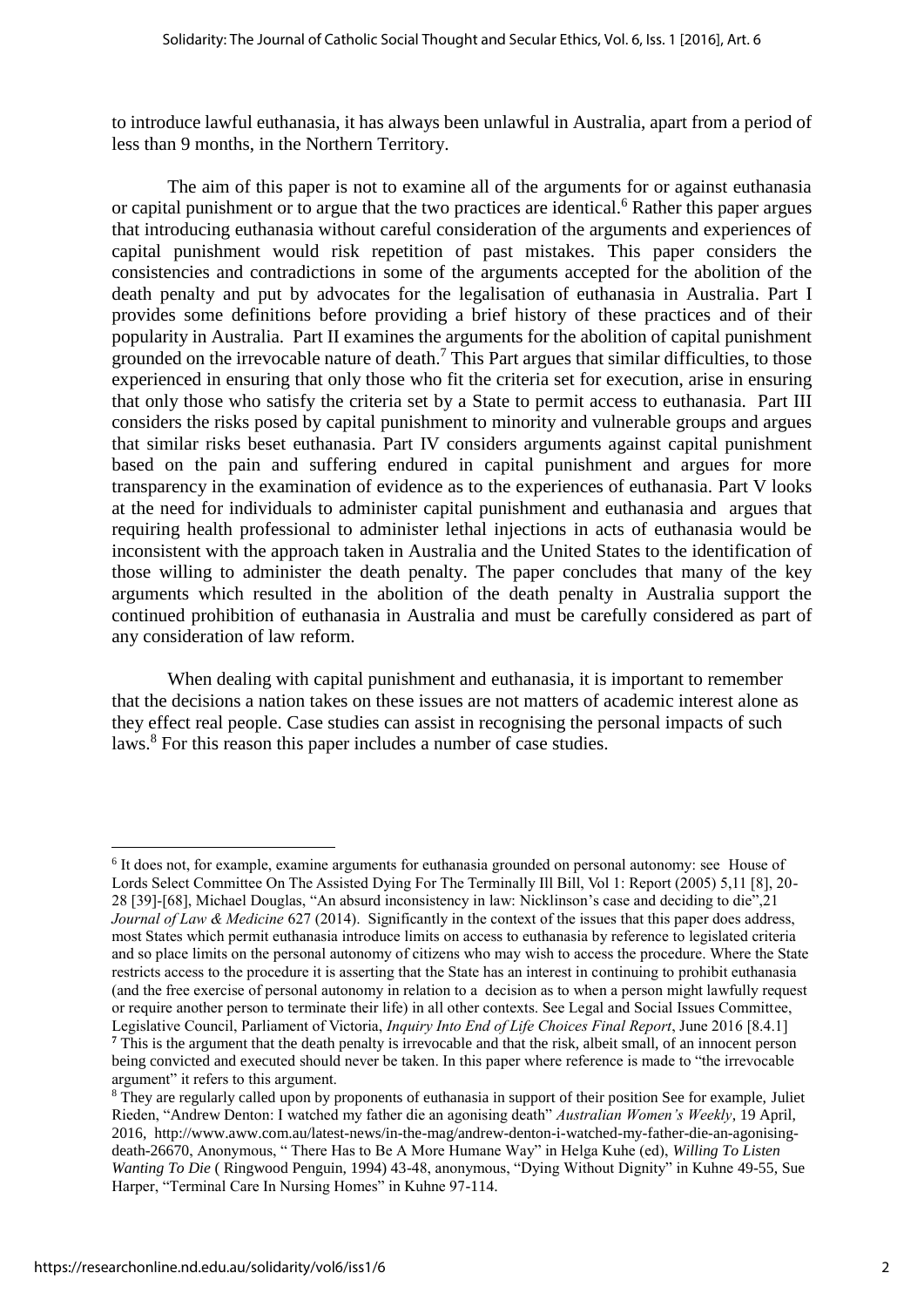#### **I. Some Definitions and a Brief History**

A. Definitions

In this paper the term capital punishment is used to refer to state sanctioned executions of human beings.<sup>9</sup> The term euthanasia is used to refer to what, are in fact, many different things and this is the cause of much confusion.<sup>10</sup> This paper is exclusively concerned with voluntary euthanasia. The term euthanasia will be used in this paper to refer to voluntary euthanasia as defined by the Australian and New Zealand Society of Palliative Medicine:

Euthanasia is the act of intentionally, knowingly and directly causing the death of a patient, at the request of the patient with the intention of relieving intractable suffering. If someone other than the person who dies performs the last act, euthanasia has occurred.<sup>11</sup>

#### B. A Brief History of Capital Punishment in Australia

The death penalty arrived in Australia with the first fleet in January 1788.<sup>12</sup> The first execution occurred on 27 February 1788.<sup>13</sup> Apart from the Australian Capital Territory (ACT), all States and Territories of Australia enforced capital punishment. Executions occurred regularly, with Tasmania and New South Wales carrying out the greatest number. The number of executions declined substantially after Federation.<sup>14</sup> The last executions occurred in Queensland in 1913, New South Wales in 1940, Tasmania in 1946, the Northern Territory in 1952, South Australia and Western Australia in 1964 and Victoria in 1967.<sup>15</sup> Capital punishment was abolished in Queensland in 1922, Tasmania in 1968, the Commonwealth, the ACT and Northern Territory in 1973, Victoria in 1975, South Australia in 1976, Western

<sup>10</sup> Nargus Ebrahimi, "The ethics of euthanasia," *Australian Medical Student Journal* 3 (2012):73; Rex Adhar, "The Case Against Euthanasia and Assisted Suicide" (forthcoming) *New Zealand Law Review* 3 (2016): 1-3, Michael Douglas, "An absurd inconsistency in law: Nicklinson's case and deciding to die", 21 *Journal of Law* 

<sup>9</sup> As Potas and Walker note "The term 'capital punishment' is derived from the Latin *caput, meaning* 'head'. It originally referred to death by decapitation, but now applies generally to state sanctioned executions." Ivan Potas and John Walker, 'Trends and Issues in Crime and Criminal Justice No.3 Capital Punishment' (Report, Australian Institute of Criminology, February 1987) 1.

*<sup>&</sup>amp; Medicine* 627 (2014) 628-629 **.** Lorana Bartels and Margaret Otlowski, "A right to die? Euthanasia and the law in Australia," 17 *Journal of Law & Medicine* 532 (2010) 532--533 and see also Iain Benson, "Some Aspects of the Euthanasia Debate" (paper presented at the Catholic Educators Conference, Holy Cross Regional High School, Surrey, British Columbia, Canada, February 17, 1995). It is also one of the factors bedevilling the reliability of opinion polls.

<sup>11</sup> Australian and New Zealand Society of Palliative Medicine Inc, "Position Statement: The Practice of Euthanasia and Assisted Suicide" (approved 31 Oct 2013 reviewed October 2016) accessible at [http://palliativecarewa.asn.au/site/wp-content/uploads/2014/03/ANZSPM-Position-Statement-on-Euthanasia](http://palliativecarewa.asn.au/site/wp-content/uploads/2014/03/ANZSPM-Position-Statement-on-Euthanasia-and-Assisted-Suicide.pdf)[and-Assisted-Suicide.pdf](http://palliativecarewa.asn.au/site/wp-content/uploads/2014/03/ANZSPM-Position-Statement-on-Euthanasia-and-Assisted-Suicide.pdf)

 $12$  The practice was known in the early English common law where a mandatory sentence was the punishment for almost any felony offence: Paul Marcus, "Capital Punishment in the United States and beyond," *Melbourne University Law Review* 31 (2007) 837 - 838. At that time the English penal code included over 160 offences for which the punishment was hanging: Victory, *End of The Line Capital Punishment in Australia,* 11.

<sup>&</sup>lt;sup>13</sup> Thomas Barrett was the first to be executed in Australia. He was arrested for stealing and he was hanged on the same day: Victory, *End of The Line Capital Punishment in Australia,* 11.

<sup>&</sup>lt;sup>14</sup> For example, between 1820 and 1967, 1648 prisoners were hanged in Australia, of these 784 were hanged in New South Wales and 501 were hanged in Tasmania. All but 128 of these executions occurred prior to Federation in 1901: Potas and Walker, 'Trends and Issues in Crime and Criminal Justice No.3 Capital Punishment'*,* Table 1, 2.

<sup>15</sup> Victory, *End of The Line Capital Punishment in Australia*, 18, Table 2.2.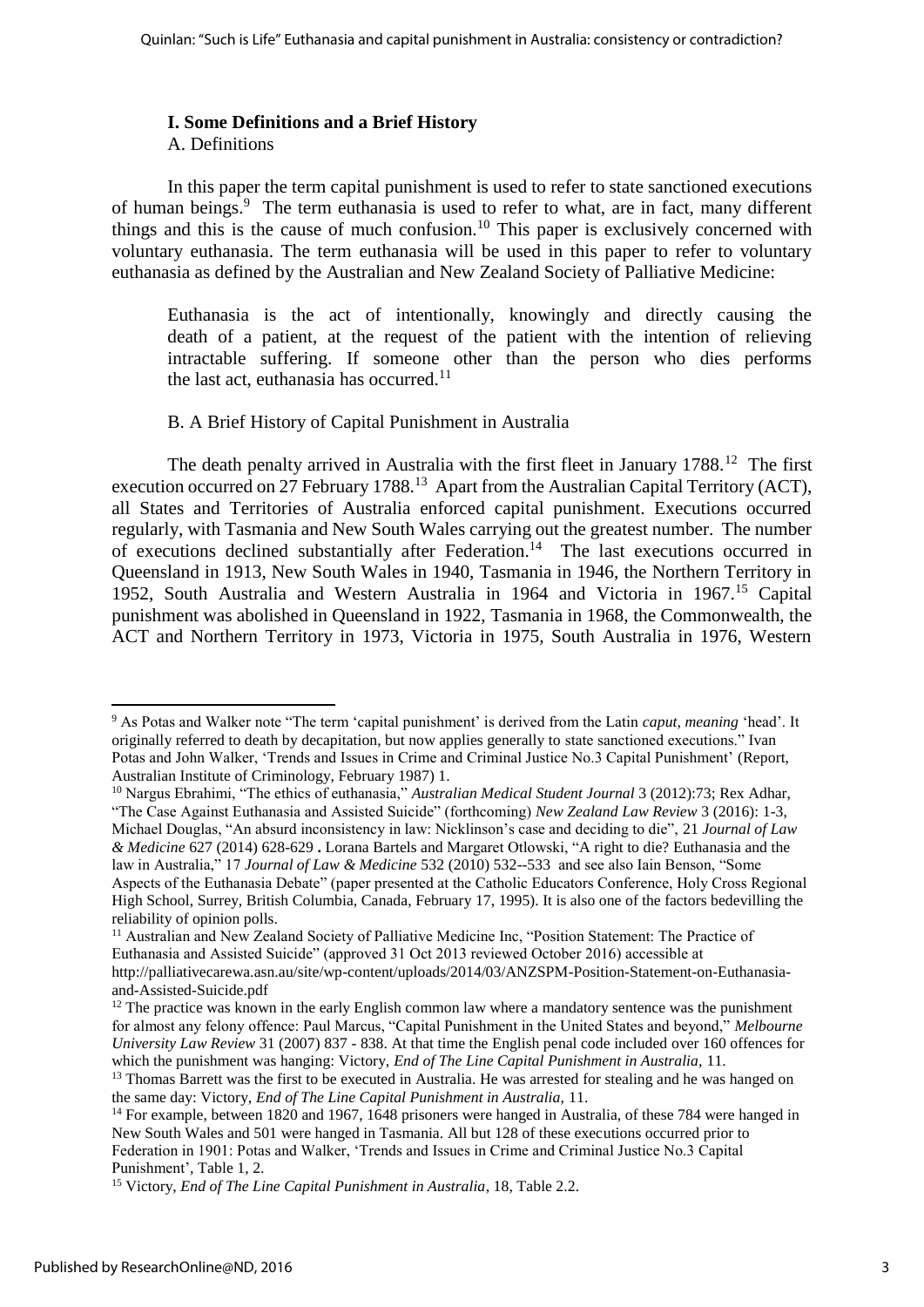Australia in 1984 and New South Wales in 1985. <sup>16</sup> In 2009, the Commonwealth amended its 1973 legislation to extend the abolition of capital punishment to the States to "ensure the death penalty cannot be reintroduced anywhere in Australia."<sup>17</sup> The history of the abolition of capital punishment in Australia is not a history of the nation's parliaments responding to opinion polls but to the slow process of parliamentary debates, discussion and analysis of the issues sometimes in the face of contrary public opinion.<sup>18</sup> Given the current state of Federal, State and Territory legislation it is inconceivable that capital punishment could return in Australia.

#### C. A Brief History of Euthanasia in Australia

**.** 

Euthanasia was legal in the Northern Territory during the operation of the *Rights of the Terminally Ill Act 1995* (NT) (*NT Act*). The *NT Act* was overridden by the Commonwealth Parliament.<sup>19</sup> Since then there have been many unsuccessful attempts to introduce voluntary euthanasia in various states and territories and to amend the Commonwealth legislation to restore the operation of the Northern Territory legislation.<sup>20</sup> The issue remains on the agenda

<sup>18</sup>There was vigorous debate in the parliaments and strong support for retention which extended beyond politicians and the general public. For example, in October 1986, the 30-member council of the Police Federation of Australia voted unanimously to seek to persuade the State and Federal governments to hold a referendum on the reintroduction of capital punishment: Potas and Walker, 'Trends and Issues in Crime and Criminal Justice No.3 Capital Punishment', 2. Particularly when especially vicious crimes, or the murders of young children occur, support for the return of capital punishment, to the extent, at least that this can be accurately measured by opinion polls, can be very strong: Victory, *End of The Line Capital Punishment in Australia,* 19. For example, the Australian Public Opinion Poll conducted in January 1985 revealed 70% support for the reintroduction of capital punishment for crimes such as child-murder, rape-murder or gang war murder. In January 1986, 95% of the 48,000 callers to a Sydney television station poll, conducted after a well-publicised and gruesome sex-crime, supported the reintroduction of capital punishment: Potas and Walker, 'Trends and Issues in Crime and Criminal Justice No.3 Capital Punishment', 3.Morgan Gallup Polls conducted in 1980 and 1986 showed a 43% support for the reintroduction of the death penalty for murder: Potas and Walker, 'Trends and Issues in Crime and Criminal Justice No.3 Capital Punishment', Table 3, 3. A *Sunday Age* poll of 1500 Victorians conducted in 1988, but released in 1990, showed that 44% of those polled supported the return of capital punishment: Victory, *End of The Line Capital Punishment in Australia,* 20, Table 2.3.Australian National Institute for Public Policy polling at the Federal election in 1993 showed 68% support for the return of capital punishment for murder although this declined to 45% at the 2010 Federal election: Williams, "Chances of return to death penalty remain almost nil".

<sup>19</sup> By amendments to the *Northern Territory (Self-Government) Act 1978* (Cth). The *NT Act* commenced operation on 1 July 1, 1996 and, prior to the passage of the Commonwealth legislation, had survived a challenge to its validity before the Full Bench of the Northern Territory Supreme Court which ruled by 2:1 in favour of validity on July 24, 1996. See discussion in Ged Williams, "Voluntary euthanasia legislation: Practicalities of the Northern Territory's Rights of the Terminally Ill Act 1995" *Australian Critical Care* 9 (1996): 92 and for a history of the legislation and its operation see Patrick Quirk, "Euthanasia in the Commonwealth of Australia" *Issues in Law & Medicine* 13 (1998): 425.

 $20$  It would be beyond the scope of this paper to list all of the many pieces of draft legislation which have been proposed in the various States and Territories of Australia to legalise euthanasia let alone to attempt any analysis

<sup>16</sup> Victory, *End of The Line Capital Punishment in Australia,* 18 Table 2.2. Note that New South Wales had abolished capital punishment for all crimes other than piracy and treason in 1955.

<sup>&</sup>lt;sup>17</sup> Explanatory Memorandum, Crimes Legislation Amendment (Torture Prohibition and Death Penalty Abolition) Bill 2009 (Cth) 2. The legislation means that if a State wished to reintroduce capital punishment, after the State parliament had passed the relevant legislation it would then need to pass both houses of the Federal Parliament. The Commonwealth has also signed and ratified the *International Covenant on Civil and Political Rights* and the *Second Optional Protocol to the International Covenant on Civil and Political Rights, Aiming at the Abolition of the Death Penalty* and on 18 December 2007 voted for the *Moratorium on the use of the Death Penalty* in the United Nations: see discussion in Finley "Exporting the Death Penalty? Reconciling International Police Cooperation and the Abolition of the Death Penalty in Australia," 101-102, 107-111 and in George Williams, "Chances of return to death penalty remain almost nil," *Sydney Morning Herald*, June 18, 201[3 http://www.smh.com.au/comment/chances-of-return-to-death-penalty-remain-almost-nil-20130617-](http://www.smh.com.au/comment/chances-of-return-to-death-penalty-remain-almost-nil-20130617-2oeie.html) [2oeie.html.](http://www.smh.com.au/comment/chances-of-return-to-death-penalty-remain-almost-nil-20130617-2oeie.html)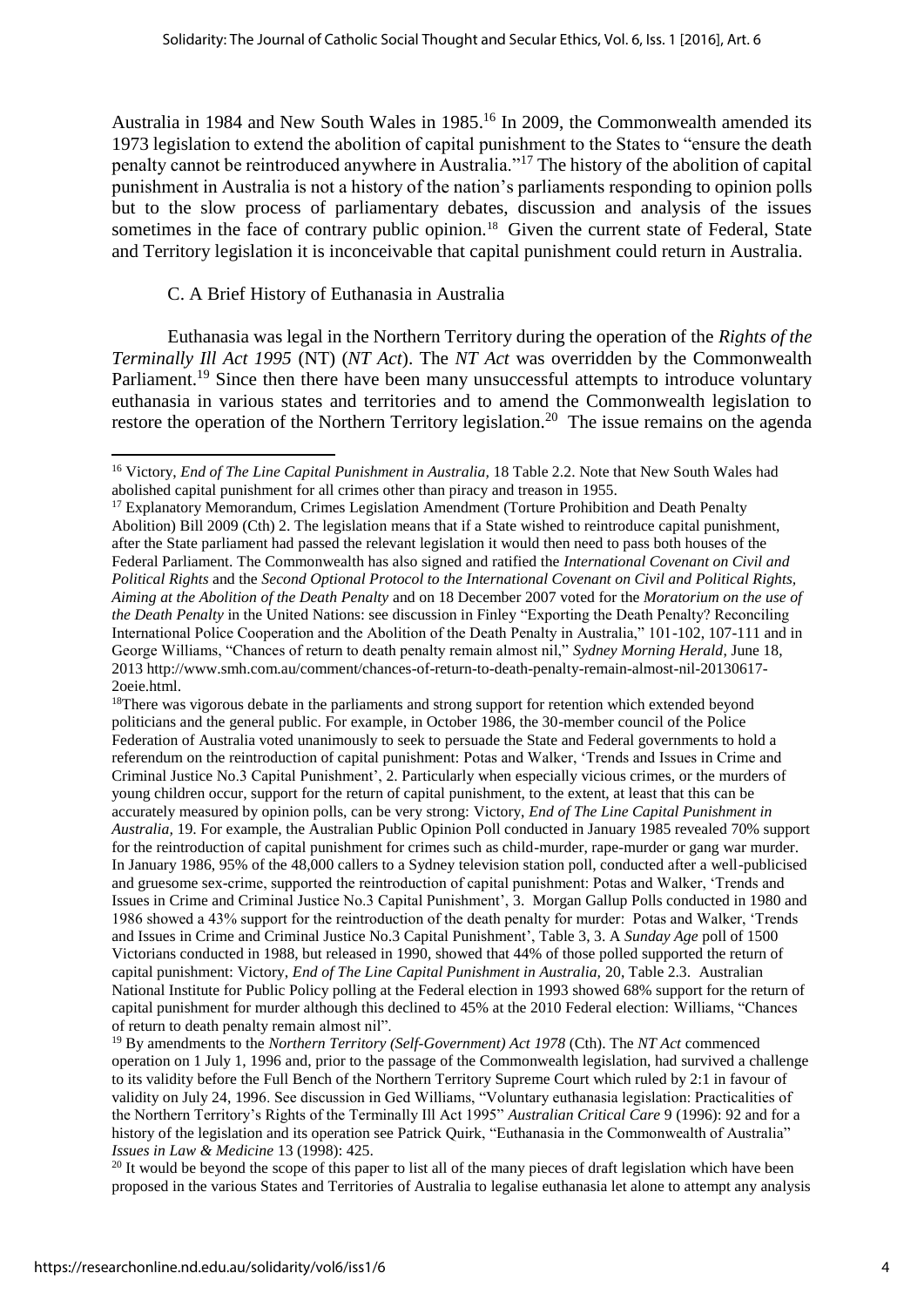with support from the Greens, Democrats and the Liberal Democratic Party. Opinion polls have shown support for voluntary euthanasia in Australia growing from slightly below a majority in 1962 (47%) to between 60 and 80%.<sup>21</sup> Whilst the media, proponents of law reform and politicians can afford public polling on issues much significance, Indermaur argues that oneline public opinion polls are likely to misrepresent and seriously distort the truth and provide an inaccurate measure of public attitudes.<sup>22</sup> As a result, he argues that they provide a poor basis for legislating in policy areas such as capital punishment.<sup>23</sup> As noted above, abolition occurred despite strong support for capital punishment. Similarly, since the overruling of the *NT Act*, Australia's parliaments have consistently rejected euthanasia.<sup>24</sup>

of the contents of those Bills however some examples (to at least demonstrate the number and frequency of such bills) are Restoring Territory Rights (Dying with Dignity) Bill 2016 (Cth), Voluntary Euthanasia Bill, 2016 (SA), Restoring Territory Rights (Assisted Suicide-Legalisation) Bill 2015 (Cth), Voluntary Euthanasia Bill 2015 (SA), Criminal Law Consolidation (Medical Defences-End of Life Arrangements) Amendment Bill, 2011 (SA), Rights of the Terminally Ill (Euthanasia Laws Repeal) Bill 2008 (Cth) and the Medical Treatment (Physician Assisted Dying) Bill 2008 (SA).**)** According to an adjournment Speech made in the NSW Legislative Council, a cross-party working group is developing a euthanasia bill for debate in NSW. New South Wales, *Parliamentary Debates*, Legislative Council, 12 November 2015, 5801 (Lynda Voltz).

<sup>&</sup>lt;sup>21</sup> Williams, "Voluntary euthanasia legislation: Practicalities of the Northern Territory's Rights of the Terminally Ill Act 1995," 92; Standing Committee on Legal and Constitutional Affairs, "Report of the Standing Committee on Legal and Constitutional Affairs Rights of the Terminally Ill (Euthanasia Laws Repeal) Bill 2008," (June 2008) 3, 37-38. For example, a 2012 Australia Institute poll of 1400 people showed 71% approval to the proposition that a doctor should be allowed to help a person experiencing unbelievable and incurable suffering: Australian Capital Territory, *Parliamentary Debates,* Legislative Assembly, 17 February 2016, 518 (Simon Corbell). A Newspoll conducted in the same year found 82% support among respondents for people whose suffering had become unbearable and where there were no medical interventions available to alleviate their suffering being given the choice to end their life: South Australia, *Parliamentary Debates*, House of Assembly, 11 February 2016, 4229 (S.W. Key).

<sup>&</sup>lt;sup>22</sup> Indermaur, "Changing Attitudes to the Death Penalty: An Australian Perspective," 447-448. He observes that respondents to opinion polls often respond to questions put to them with top of the head" or "expressive" views which may not equate to their considered opinion if given "more time and information: Indermaur, "Changing Attitudes to the Death Penalty: An Australian Perspective," 447 esp.. n 7 and n8. See also Iain Benson, "Some Aspects of the Euthanasia Debate" [8].

<sup>&</sup>lt;sup>23</sup> "The basis of much public opinion is thought to derive from elite opinion and also the political flavour of certain positions. Many will be prepared to look to church leaders for the position to take on social issues, but there is an even more significant psychological process at work that will determine the position on social issues adopted by an individual. This concerns our desire to be part of the mainstream. Studies of public attitude consistently point to the way decisions on which opinion to embrace are shaped by what respondents believe is a 'socially desirable' view. Most people, it seems, want to have an opinion that is in keeping with the majority, particularly in relation to subjects where there is a risk of social isolation from proclaiming an, unfashionable or unpalatable view." Indermaur "Contemporary Attitudes to the Death Penalty: An Australian perspective," 448. If Indermaur's comments, about many Australians looking to church leaders for guidance, was true of the position in Australia in 2006, the author questions whether it would be true today, although this does depend on what is meant by "many". A discussion of the declining influence of religion in Australia is beyond the scope of this paper but see generally Roy Williams, *Post God Nation? How religion fell off the radar in Australia – and what might be done to get it back* (Sydney: ABC Books, 2015), esp. 279-280.

 $24$  Pollard has argued that misunderstandings about the meaning of euthanasia bedevil such polls: Standing Committee on Legal and Constitutional Affairs, "Report of the Standing Committee on Legal and Constitutional Affairs Rights of the Terminally Ill (Euthanasia Laws Repeal) Bill 2008," (June 2008) 38 [4.21].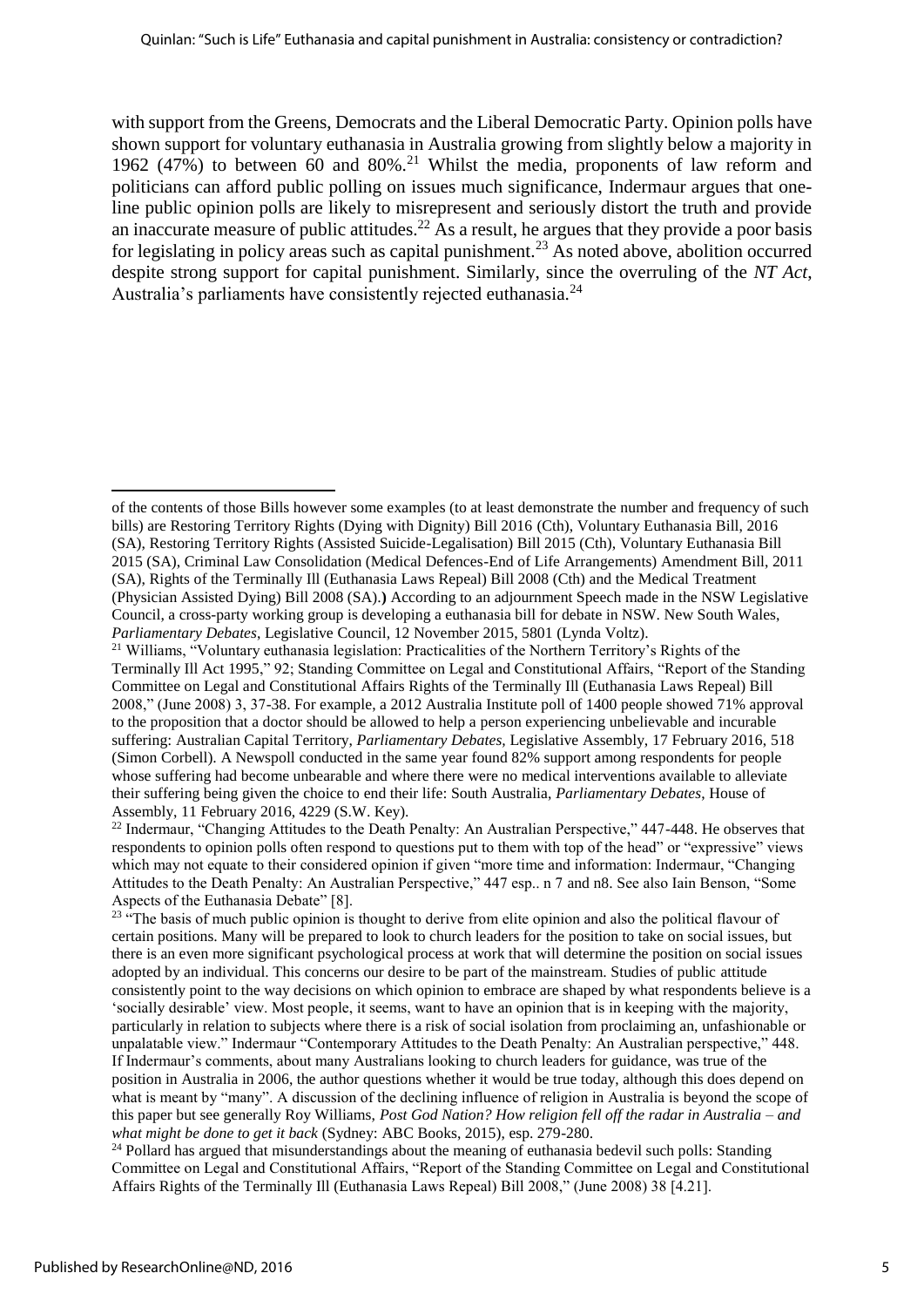#### **II. The Irrevocable Nature of Death**

A. Capital Punishment

 The irrevocable argument was one of the key arguments for the abolition of the death penalty in Australia and for the 2009 extension of the Commonwealth legislation to the States.<sup>25</sup> Sheehan put the argument in this way:

That the death penalty is irrevocable. Though the odds against an innocent person's being convicted of murder and hanged may be very great, the risk should never be taken. The death penalty is irreparable, and an irreparable judgement should never be pronounced except by an infallible tribunal. If an innocent person is hanged no redress is possible. Death admits of no compensation. Further, in executing the person, the mainspring of any movement to reverse the verdict is destroyed.<sup>26</sup>

The irrevocable argument was powerful, even in an Australian criminal justice system with a well-developed system of law. An accused, in Australia, could expect an independent judiciary, trial by jury, an advocate speaking on their behalf and other processes which seek to protect the rights of accused persons and to provide them with means of appeal in the event of trial  $error<sup>27</sup>$  The irrevocable argument does not rely on evidence of the execution of the innocence for its force. Sheehan refers to no such case. He could not do so. Whilst some Parliamentarians referred to cases involving the inadvertent execution of innocent persons overseas capital punishment was not abolished in Australia because there was a consensus that any innocent person had been executed in Australia.<sup>28</sup> It was abolished for all – even those who had

<sup>25</sup> Indeed, Victory describes the irrevocable argument as "the most powerful argument against capital punishment.": Victory, *End of The Line Capital Punishment in Australia,* 28. The significance of the irrevocable argument to the passing of the Crimes Legislation Amendment (Torture Prohibition and Death Penalty Abolition) Act 2009 (Cth) is evident from the House of Representatives Crimes Legislation Amendment (Torture Prohibition and Death Penalty Abolition) Bill 2009 (Cth) Second Reading Speeches of 11 February 2010 see Alex Hawke MP (1193) and the Second Reading Speeches of 22 February 2010 see Robert McClelland MP (1357), Melissa Parke MP (1281-1282), Luke Simpkins MP (1284), Rob Oakeshott MP (1291), Tony Zappia MP (1286-1287), Janelle Saffin MP (1292), Shayne Newmann MP (1299), Maria Vamvakinou MP (1333), Mark Dreyfus MP (1341), Jill Hall MP (1348), Laurie Ferguson MP (1354-1355) and the Senate Second Reading Speeches of 11 March 2010 see Sen Gary Humphries (1641). <sup>26</sup> NSW Legislative Assembly, Crimes (Amendment) Bill Second Reading Speech, W.F. Sheehan, 23 March, 1955 (3225). W. F. Sheehan made this argument as Attorney General during the 1955 debates in the New South Wales' parliament which led to the abolition of capital punishment for most crimes, including murder and rape.)

 $27$  Leaving aside the early years of the colonies. The trial and execution of Thomas Barret which, as noted above, both occurred on the same day (27 February 1788) and the inconsistencies in the evidence and late appointment of the defence lawyer (5 days before trial) in the trial of the Tasmanian Aborigines, Bob and Jack, who were the first people publicly hung in Melbourne on 20 January 1842 suggest that the full protections of the criminal justice system were inadequate at these times: see Victory, *End of The Line Capital Punishment in Australia,* 12, 14-15.

<sup>28</sup> NSW Legislative Assembly, Crimes (Amendment) Bill Second Reading Speech, Mr Pelly (3258-3260), Victory, *End of The Line Capital Punishment in Australia,* 28. This does not mean that it never, in fact occurred. There have certainly been doubts raised as to the guilt of some of those executed, including Ronald Ryan: Victory, *End of The Line Capital Punishment in Australia,* 28, 42-45 and see Barry Jones, "The decline and fall of the Death Penalty in the English-speaking world" in *The penalty is death*, ed. Barry Jones (Melbourne: Sun Books, 1968) 244-284, 265-270. Jones argues that there was clear evidence of insanity in the case of Ernest Williams, who was executed in NSW in 1943 (Jones, "The decline and fall of the Death Penalty in the Englishspeaking world," 256) and that Arnold Sodemann (executed in Victoria in 1936) and Thomas Johnstone (executed in the same State in 1939) appear to have been insane (Jones, "The decline and fall of the Death Penalty in the English-speaking world," 261). There have also been cases of Australians being wrongly convicted for crimes which once attracted the death penalty. Perhaps the most famous of these was the wrongful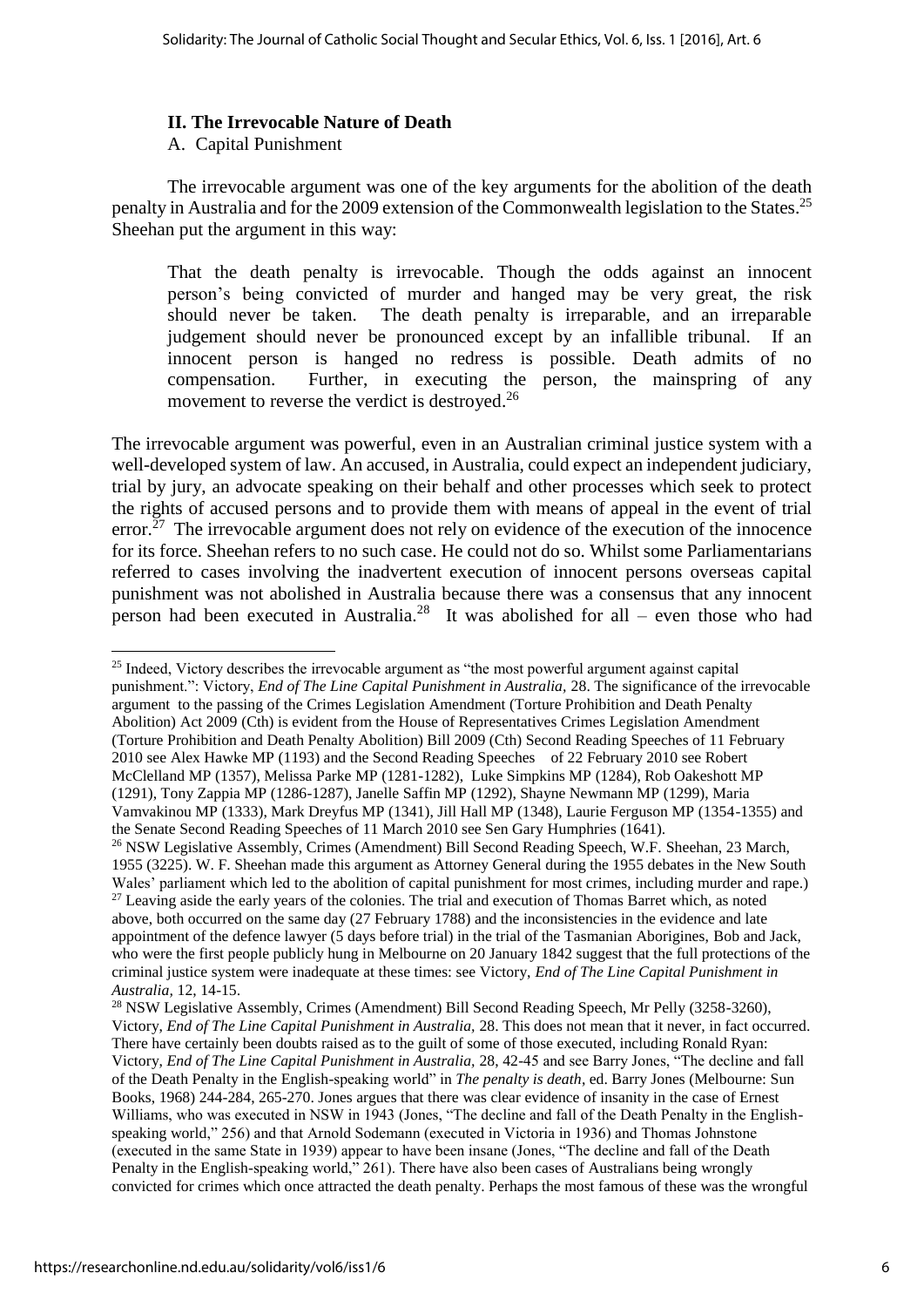confessed to the most violent of murders or volunteered for capital punishment.<sup>29</sup> Even volunteers may be innocent. <sup>30</sup> The very small risk that an innocent person may be executed was considered unacceptable.<sup>31</sup>

 $^{29}$  At many points during the criminal justice process an accused has the opportunity to make decisions which may impact on the likelihood of execution: for example, an accused can confess, an accused can instruct his or her lawyers not to argue particular defences or an accused, who has been convicted of a crime which may attract the death penalty, may opt for it or instruct their lawyers not to present any evidence in mitigation. See discussion in Adam Thurschwell, "Ethical Exception Capital Punishment in the Figure of Sovereignty" in *States of Violence War, Capital Punishment and Letting Die*, eds. Austin Sarat and Jennifer L. Culbert (New York: Cambridge University Press, 2009) 271-296, 288. Many defendants, on trial for capital offences, decide at some time during the criminal justice process, to waive their right to argue against execution: Thurschwell, "Ethical Exception Capital Punishment in the Figure of Sovereignty," 288-289. Whilst many then change their mind, 11% of prisoners (132 of 1146) executed in the United States between 1976, when the death penalty was reinstated in the United States, and 2009, were volunteers who abandoned their defence and asked to be executed: Thurschwell, "Ethical Exception Capital Punishment in the Figure of Sovereignty," 288-289. Gary Gilmore was the first in this period to opt for execution. In Australia, Adrian Bayley, who raped and murdered ABC employee Jill Meagher, in a Brunswick laneway in 2013, may have similarly volunteered if not for abolition. After admitting his guilt, he said to the police "I hope they bring back the death penalty before I get sentenced. I have no life left. They should bring back the death penalty for people like me." Quoted in Williams, "Chances of return to death penalty remain almost nil".

<sup>30</sup> As Thurschwell observes the fact of volunteering is deeply troubling for some: "The fundamental legitimacy of the state, which stands or falls in most people's eyes first and foremost on the manner in which it chooses to go about killing its own citizens, has been placed in the hands of an individual, indeed, one who, has already been convicted of abusing that ultimate power –a murderer." Thurschwell, "Ethical Exception Capital Punishment in the Figure of Sovereignty," 290. Mental illness, depression and prison conditions may all be factors, which prompt an innocent accused to plead guilty or to waive rights which might have prevented execution: Victory, *End of The Line Capital Punishment in Australia*, 7, 8, 28.

<sup>31</sup> Significantly this argument prevailed despite infamous cases of recidivism. One of the most infamous is the case of the artist Lionel Keith Lawson. Lawson was sentenced to death in May 1954 for tying up and raping a number of models. His sentence was commuted to life and, as he was an ideal prisoner, he was released in 1962. Within weeks of his release he had murdered a school mistress and a student. See discussion in Jones, "The decline and fall of the Death Penalty in the English-speaking world," 258. It is beyond the scope of this paper to consider the impact of the fear of recidivism in the opposite trend in relation to dangerous animals. Whilst the legislation differs in each jurisdiction their provisions include destruction of dangerous dogs in the event of unprovoked attack or failure by an owner to comply with muzzle, notice or fencing requirements: e.g. *Companion Animals Act, 1998* (NSW) Pt 5, Div. 3, 4; *Animal Management (Cats and Dogs) Act 2008* (Qld) Ch 5 Pt 4; *Dog and Cat Management Act, 1995* (SA) s 51; *Dog Control Act 2000* (Tas) Pt 3, Div 4, 5; *Domestic Animals Act 1994* (Vic) Pt 7A, Divs 2, 6, s 84P; *Dog Act 1976* (WA) Pt 7; *Domestic Animals Act 2000* (ACT) Pt 2, Div 2.7 and see discussion Cao , Sharman and White, *Animal Law in Australia*, 184-186 [6.190]. Contrasts between the treatment of human beings and animals in the context of euthanasia are made by proponents of euthanasia: For example Mr Bob Dent, the first person to die in Australia under the *NT Act,* wrote in his final letter: "If I were to keep a pet animal in the same condition I am in, I would be prosecuted. If you disagree with voluntary euthanasia, then don't use it, but don't deny the right to me to use it." (quoted in The World Federation of Right to Die Societies, "Euthanasia and Assisted Suicide in Australia" accessed October 18, 2016, [http://www.worldrtd.net/euthanasia-and-assisted-suicide-australia\)](http://www.worldrtd.net/euthanasia-and-assisted-suicide-australia). In an interview with the BBC given on September 17, 2013 physicist Stephen Hawking said: "I think those who have a terminal illness and are in great pain should have the right to choose to end their lives and those that help them should be free from prosecution.

<sup>1</sup> conviction of Lindy and Michael Chamberlain for the murder of their daughter Azaria: see Victory, *End of The Line Capital Punishment in Australia,* 28. The wrongful conviction of Edward Splatt is another Australian example (see Potas and Walker, 'Trends and Issues in Crime and Criminal Justice No.3 Capital Punishment', 5) as is the case of Frederick Lincoln Mc Dermott who was convicted of murder in 1947 and found, by a Royal Commission, to have been wrongly convicted in January 1952 (Barry Jones, "The decline and fall of the Death Penalty in the English-speaking world," 258). In other countries, in which capital punishment was or is still practised, there are many examples of convicted prisoners being exonerated whilst awaiting execution. For example, in the period 1973-1998 an average of 2.96 prisoners were exonerated in the US and in the years 1998- 2003 this rose to an average of 7.6 exonerations per year: Indermaur, "Changing Attitudes to the Death Penalty: An Australian Perspective," 448 esp. fn 10. In other countries executed prisoners have also later been established to have been innocent.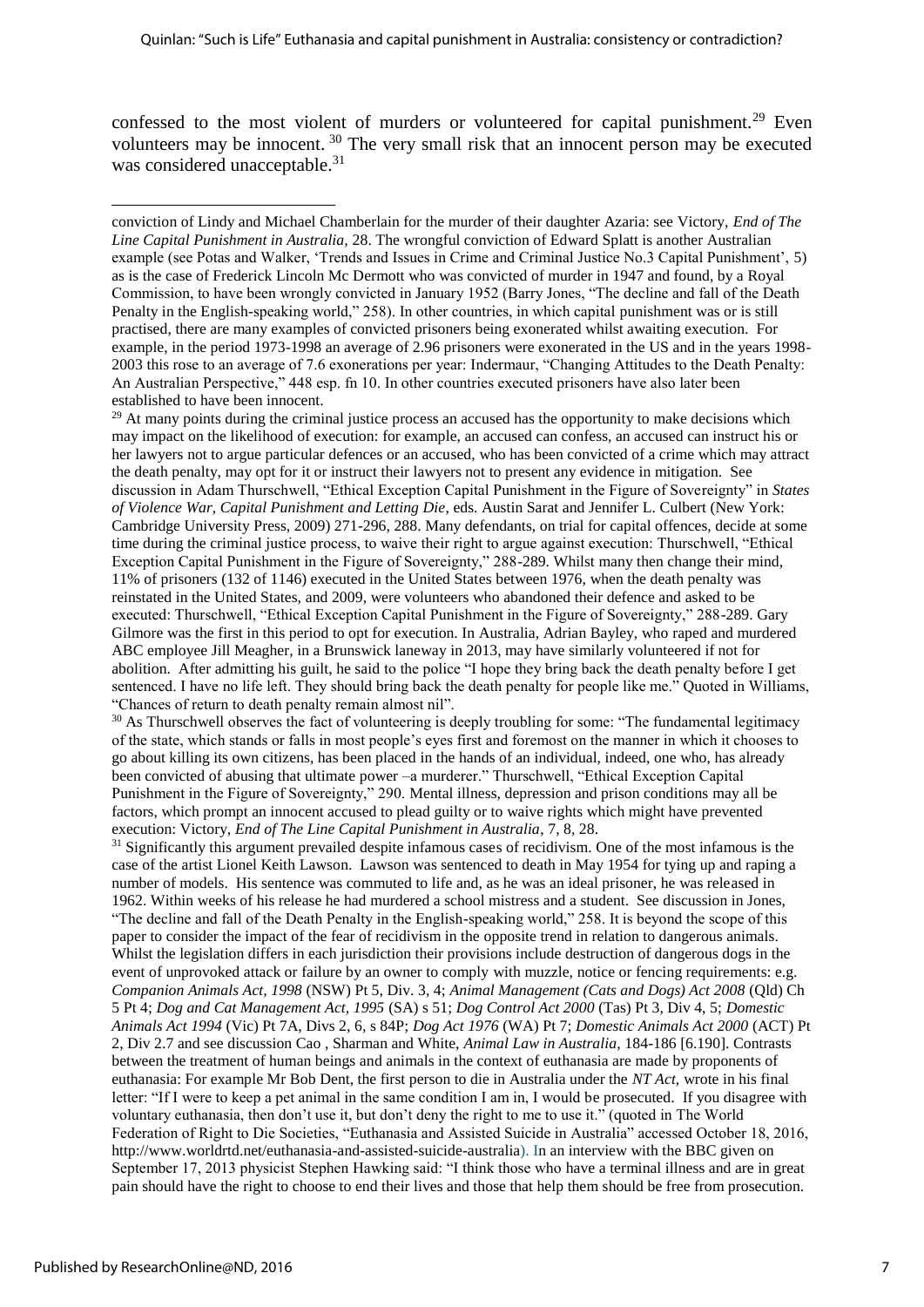#### B. Euthanasia

The irrevocable argument, if applied to euthanasia, would suggest that euthanasia should remain prohibited if even a very small risk existed that a person might be euthanised in error or euthanised in circumstances beyond the criteria which the state specifies as those permissible for access to the procedure. This could occur where those charged with determining that the relevant criteria are satisfied incorrectly conclude that the criteria is satisfied.<sup>32</sup> It could also occur if an individual opted for euthanasia when misdiagnosed, inadequately informed about treatment or palliative care options, suffering from untreated pain, lacking the mental capacity to consent, suffering from an untreated illness, particularly a mental illness such as depression or when overborne or pressured by another. It could also occur if patients were euthanised without their consent. Whilst proposals for the legalisation of euthanasia in Australia all include safeguards of some form or other.<sup>33</sup> none involve the rigour of the processes which were applied in capital cases in Australia.<sup>34</sup> As noted above, even with this rigour, the irrevocable argument was a major element of the decision of parliaments in Australia to abolish capital punishment.

Whilst there were no definitive instances of innocent prisoners being executed, over the 196 year history of capital punishment in Australia in the brief period in which euthanasia was lawful in the Northern Territory, 2 out of the 7 patients who sought euthanasia were provided with inadequate information of their true medical condition and of their treatment options.<sup>35</sup> Unlike the criminal justice system, with its system of judicial appeals, under the *NT Act,* if a doctor found that the patient did not meet the criteria for access to euthanasia, the patient (or his or her advisers) could approach an unlimited number of other doctors until one could be

**<sup>.</sup>** We don't let animals suffer, so why humans?"(quoted in Strinic, "Arguments in Support and Against Euthanasia," 7). See also Bianca Salter, "Canada's embrace of euthanasia applauded" *Australian Nursing and Midwifery Journal* 22 (2015): 55. For this reason the fact that dangerous animals and dangerous humans are treated so differently under Australian law warrants further consideration.

 $32$  It can be difficult for doctors to determine the expected life span of a patient where that forms part of the criteria as it does in Oregon: Inga Peulich MLC, "End of Life Choices Inquiry: Minority Report" in Legal and Social Issues Committee, Legislative Council, Parliament of Victoria, *Inquiry Into End of Life Choices Final Report*, June 2016 [4.6.3].

<sup>&</sup>lt;sup>33</sup> Under the *NT Act*, for example, a person could only request assistance from a medical practitioner to end his or her life, if the person was terminally ill, experiencing pain, suffering and distress to an unacceptable level. In that event, the doctor needed to be satisfied, on reasonable grounds, that the illness was terminal and in the normal course would lead to death and that there were no medical procedures which could cure the ailment which were acceptable to the patient. The doctor was required to certify that the person was making the decision voluntarily, freely and after due consideration and that he or she was of sound mind. The doctor's opinion that the illness was terminal and the prognosis of the person then needed to be confirmed by a specialist in the relevant illness. The person was also to obtain information on palliative care from a specialist in that area. The person was also to be seen by a psychiatrist who was required to confirm that the person was not clinically depressed. The *NT Act* also contained a requirement for a 7-day period to pass between initial inquiry and the completion of an informed consent form and a further 48 hours to pass before the person could be euthanised. See the discussion in DW [Kissane, A](http://www.ncbi.nlm.nih.gov/pubmed/?term=Kissane%20DW%5BAuthor%5D&cauthor=true&cauthor_uid=9798585) [Street and P](http://www.ncbi.nlm.nih.gov/pubmed/?term=Street%20A%5BAuthor%5D&cauthor=true&cauthor_uid=9798585) [Nitschke, "](http://www.ncbi.nlm.nih.gov/pubmed/?term=Nitschke%20P%5BAuthor%5D&cauthor=true&cauthor_uid=9798585)Seven deaths in Darwin: case studies under the Rights of the Terminally Ill Act, Northern Territory, Australia." *The Lancet* 352 (9134) (1998): 1097-1098 and Williams, "Voluntary euthanasia legislation: Practicalities of the Northern Territory's Rights of the Terminally Ill Act 1995," 92-93.

<sup>&</sup>lt;sup>34</sup> In particular, none involve, judicial processes or juries or advocates speaking in favour or against the termination of the life in question. Involving Court processes to protect applicants for euthanasia is very rare internationally. Note however that pending the introduction of the euthanasia legislation in Canada following the decision in *Carter* patients must obtain a Court order to access physician assisted death. See discussion in College of Physicians and Surgeons of Ontario Policy Statement #1-16, 2.

<sup>&</sup>lt;sup>35</sup> [Kissane, Street and](http://www.ncbi.nlm.nih.gov/pubmed/?term=Kissane%20DW%5BAuthor%5D&cauthor=true&cauthor_uid=9798585) [Nitschke, "](http://www.ncbi.nlm.nih.gov/pubmed/?term=Nitschke%20P%5BAuthor%5D&cauthor=true&cauthor_uid=9798585)Seven deaths in Darwin: case studies under the Rights of the Terminally Ill Act, Northern Territory, Australia," 1098-1101.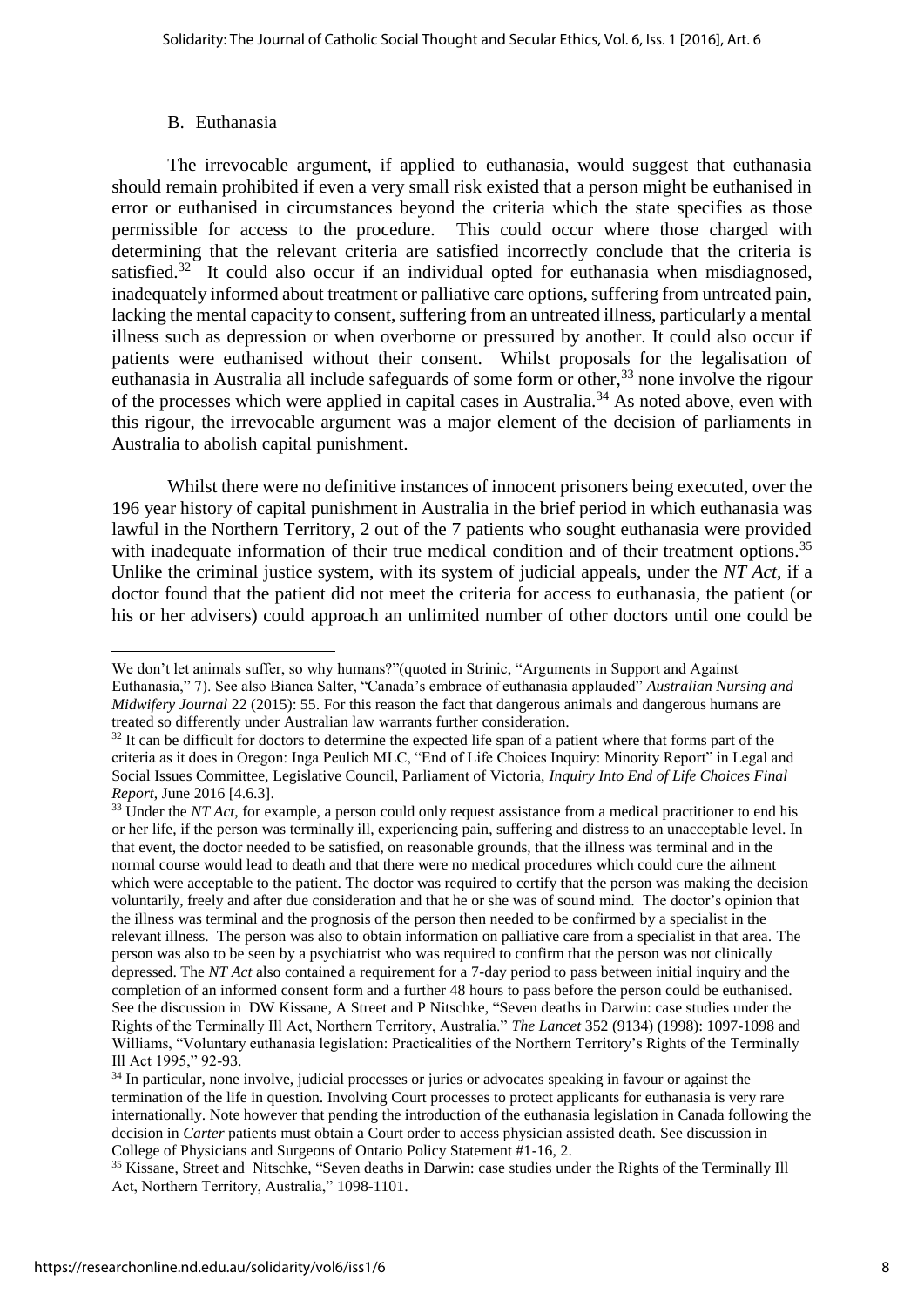found who would give the required opinion.<sup>36</sup> This situation arose during the brief operation of the *NT Act* in Case 4. When there was no consensus that the patient's condition satisfied the *NT Act*'s requirements, among oncologists, the patient made an appeal on national television. An orthopaedic surgeon, who had no expertise in her condition as the *NT Act* required, provided the certification that the patient's condition was terminal and she was euthanised.<sup>37</sup> In Kissane's opinion:

 The voluntariness of her choice for euthanasia was influenced by her not being informed of the availability of effective treatment for depression nor being given the opportunity to have her suffering alleviated.<sup>38</sup>

In Case 5, a patient was jaundiced and suffering from a bowel obstruction but was not advised of the palliative care<sup>39</sup> and medical treatment available.<sup>40</sup> In Kissane's view:

 Given the level of error rate that does occur in medical practice, this experience [of the operation of the *NT Act*] suggests it would be impossible to safely legislate for doctors to kill. $41$ 

The evidence, of euthanasia occurring in the absence of explicit consent and in the absence of underlying illness, from other jurisdictions, $42$  also supports the irrevocable argument against euthanasia. For example, a 1995 review of euthanasia in the Netherlands found that 0.7% of such deaths had occurred without explicit consent from the patient.<sup>43</sup> Pereira has noted that: in the Netherlands in 2005 1 in 5 people euthanised had not given explicit consent and that a Flemish study revealed that 32% of the euthanasia cases studied occurred in the absence of request or consent because the patients were comatose (70%), had dementia (21%), because the physician decided it was "clearly in the patient's best interest" (17%) or because the

**<sup>.</sup>** <sup>36</sup> This feature of patients seeking multiple opinions similarly forms part of the process recommended for Canada by the College of Physicians and Surgeons of Ontario at the various stages of the process – from the first request to the second consulting physician**:** College of Physicians and Surgeons of Ontario Policy Statement #1-16, 6-7.See also Inga Peulich MLC, "End of Life Choices Inquiry: Minority Report" in Legal and Social Issues Committee, Legislative Council, Parliament of Victoria, *Inquiry Into End of Life Choices Final Report*, June 2016 [4.6.4].

<sup>&</sup>lt;sup>37</sup> [Kissane, Street and](http://www.ncbi.nlm.nih.gov/pubmed/?term=Kissane%20DW%5BAuthor%5D&cauthor=true&cauthor_uid=9798585) [Nitschke, "](http://www.ncbi.nlm.nih.gov/pubmed/?term=Nitschke%20P%5BAuthor%5D&cauthor=true&cauthor_uid=9798585)Seven deaths in Darwin: case studies under the Rights of the Terminally Ill Act, Northern Territory, Australia," 1100 - 1101; David W. Kissane, "Case Presentation: A Case of Euthanasia, The Northern Territory, Australia," *Journal of Pain and Symptom Management* 19 (2000): 472.

<sup>38</sup> David W. Kissane, "The Challenge of Informed Consent," *Journal of Pain and Symptom Management* 19 (2000): 473.

 $39$  Palliative care is "care that provides coordinated nursing, medical and other allied services for people with a terminal illness." Standing Committee on Legal and Constitutional Affairs, "Report of the Standing Committee on Legal and Constitutional Affairs Rights of the Terminally Ill (Euthanasia Laws Repeal) Bill 2008" (Report, Standing Committee on Legal and Constitutional Affairs, June 2008) 42 fn 55.

<sup>40</sup> [Kissane, Street and](http://www.ncbi.nlm.nih.gov/pubmed/?term=Kissane%20DW%5BAuthor%5D&cauthor=true&cauthor_uid=9798585) [Nitschke, "](http://www.ncbi.nlm.nih.gov/pubmed/?term=Nitschke%20P%5BAuthor%5D&cauthor=true&cauthor_uid=9798585)Seven deaths in Darwin: case studies under the Rights of the Terminally Ill Act, Northern Territory, Australia," 1100. Although this was required by s7(1)(e) of the *NT Act*.

<sup>&</sup>lt;sup>41</sup> Standing Committee on Legal and Constitutional Affairs, "Report of the Standing Committee on Legal and Constitutional Affairs Rights of the Terminally Ill (Euthanasia Laws Repeal) Bill 2008," 82.

<sup>42</sup> In Switzerland, a recent study found that approximately 16% of those helped to die, by Dignitas and other organisations that provide such assistance, had no underlying illness: Nicole Steck et al. "Suicide assisted by right-to-die associations: a population based cohort study," *International Journal of Epidemiology* 43 (2014): 1– 9.

<sup>&</sup>lt;sup>43</sup> [Kissane, Street and](http://www.ncbi.nlm.nih.gov/pubmed/?term=Kissane%20DW%5BAuthor%5D&cauthor=true&cauthor_uid=9798585) [Nitschke, "](http://www.ncbi.nlm.nih.gov/pubmed/?term=Nitschke%20P%5BAuthor%5D&cauthor=true&cauthor_uid=9798585)Seven deaths in Darwin: case studies under the Rights of the Terminally Ill Act, Northern Territory, Australia," 1101; Pereira, "Legalizing euthanasia or assisted suicide: the illusion of safeguards and controls," esp. 39.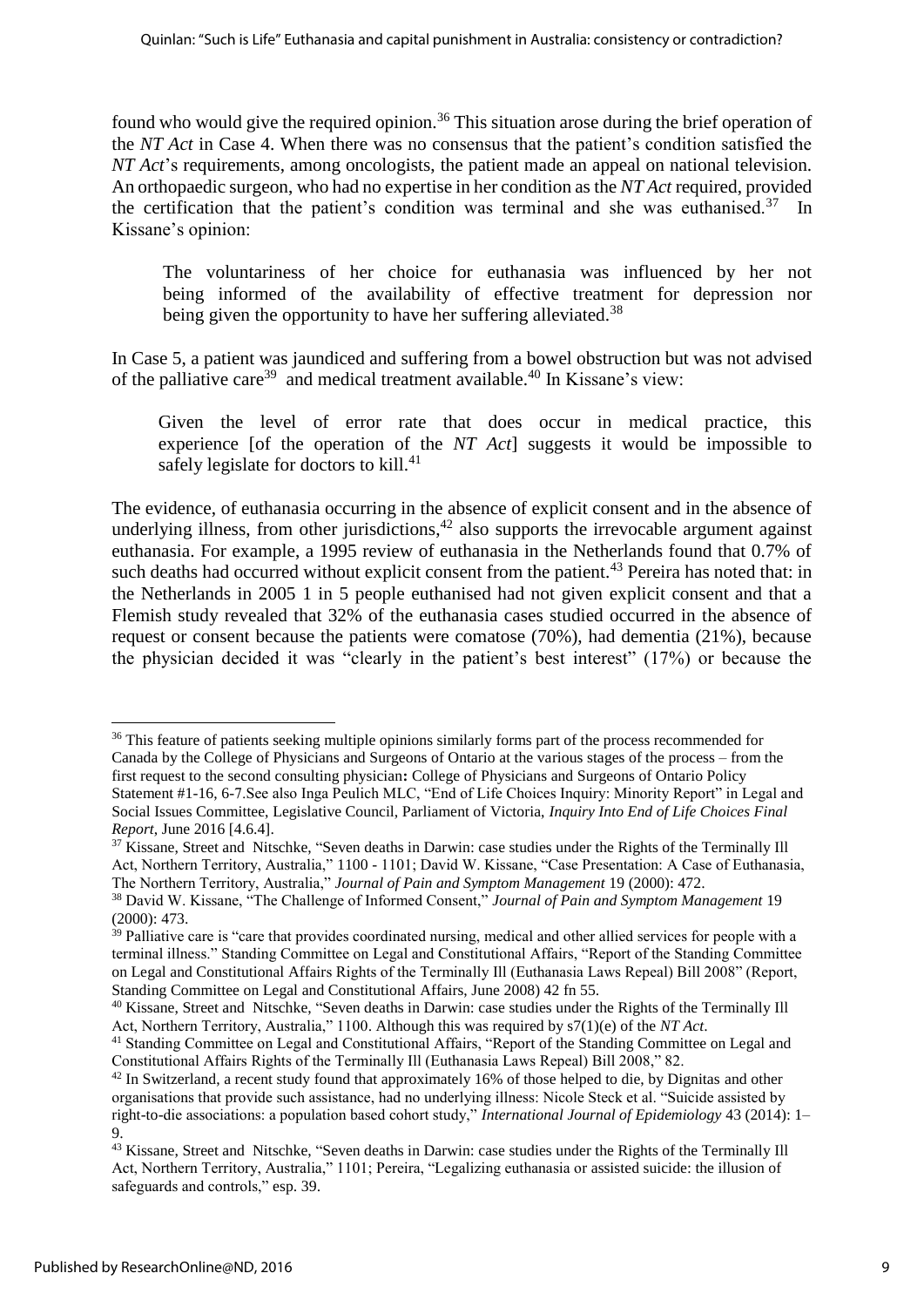physician has determined that discussing it with the patient would be harmful to the patient  $(8\%)^{44}$ 

Psychiatric illnesses and depression raise issues about a patient's mental capacity to provide informed consent.<sup>45</sup> These conditions also raise issues about access and adequacy of treatment as most patients respond to treatment.<sup>46</sup> Studies have established the association between depression and a wish to die and that treatment often sees that wish disappear.<sup>47</sup> Of the 7 patients, who sought to access euthanasia under the *NT Act,* 4 showed symptoms of depression.<sup>48</sup> Many studies confirm the prevalence of depression among those seeking euthanasia or PAS.<sup>49</sup> An Oregon study of 58 patients, who had requested assistance in dying, found that 3 of the 18, who were approved to be assisted to die, were suffering from undiagnosed but treatable clinical depression at the time they were assessed as being suitable

<sup>44</sup> Pereira, "Legalizing euthanasia or assisted suicide: the illusion of safeguards and controls," esp. 39. Some Dutch doctors do not recognise the right of a patient who has opted for euthanasia to change their mind: see Celeste McGovern, "Belgium's Euthanasia Slippery Slope: Now It's For Grief," *National Catholic Register*, February 10, 2016, [http://www.ncregister.com/daily-news/euthanasia-doctor-in-belgium-i-dont-have-to-justify](http://www.ncregister.com/daily-news/euthanasia-doctor-in-belgium-i-dont-have-to-justify-myself-to-anyone-i-deci/)[myself-to-anyone-i-deci/.](http://www.ncregister.com/daily-news/euthanasia-doctor-in-belgium-i-dont-have-to-justify-myself-to-anyone-i-deci/)

<sup>&</sup>lt;sup>45</sup> Levene and Parker argue that: "Depression is a concern in requests for euthanasia/PAS because it is potentially reversible and may affect the patient's competency, particularly in the relative weighting they give to positive and negative aspects of their situation and possible outcomes. Depressed patients can be viewed as a vulnerable population in this context as their request for death may be part of their illness, with the correct response being treatment rather than assistance in dying.": Michael Levene and Ilana Parker, "Prevalence of depression in granted and refused requests for euthanasia and assisted suicide: a systematic review," *Journal of Medical Ethics* 37 (2011): 205. Emmanuel et al observe that: "psychological distress including depression and hopelessness, are significantly associated with patients' interest in hastening their own death through euthanasia and/or PAS." Emmanuel et al., "Depression, euthanasia and improving end-of-life care" *Journal of Clinical Oncology* 23 (2005): 6456; Standing Committee on Legal and Constitutional Affairs, "Report of the Standing Committee on Legal and Constitutional Affairs Rights of the Terminally Ill (Euthanasia Laws Repeal) Bill 2008," 84. See also Iain Benson, "Some Aspects of the Euthanasia Debate" (paper presented at the Catholic Educators Conference, Surrey, British Columbia, February 17, 1995) [5]-[6] esp. fn 34.

<sup>46</sup> RANZCP New Zealand National Committee, "Submission to Health Committee investigation into ending one's life in New Zealand," 2, 3. This is a particular concern because many current and proposed euthanasia regimes permit access to patients whose sole illness is a psychiatric one. For example, California's 2015 *End of Life Option Act.* Similarly, the criteria to be applied in the Canadian regime, which the *Carter* decision requires be in place by June 6, 2016, does not limit its operation to physical ailments. It requires that the candidate be a consenting, competent adult with "a grievous and irremediable medical condition (including an illness, disease or disability)" that the applicant "[e]xperience enduring suffering that is intolerable to the individual in the circumstances of his or her condition." See discussion in College of Physicians and Surgeons of Ontario, Policy Statement #1-16 "Interim Guidance on Physician- Assisted Death" 3-4 see also Inga Peulich MLC, "End of Life Choices Inquiry: Minority Report" in Legal and Social Issues Committee, Legislative Council, Parliament of Victoria, *Inquiry Into End of Life Choices Final Report*, June 2016 [4.8]

<sup>47</sup> [Kissane, Street and](http://www.ncbi.nlm.nih.gov/pubmed/?term=Kissane%20DW%5BAuthor%5D&cauthor=true&cauthor_uid=9798585) [Nitschke, "](http://www.ncbi.nlm.nih.gov/pubmed/?term=Nitschke%20P%5BAuthor%5D&cauthor=true&cauthor_uid=9798585)Seven deaths in Darwin: case studies under the Rights of the Terminally Ill Act, Northern Territory, Australia," 1101 and fns 11 to 16; Linda Ganzini, Elizabeth R Goy and Steven K Dobscha, "Prevalence of depression and anxiety in patients requesting physicians' aid in dying: cross sectional survey," *British Medical Journal* 337 (2001): 1682; Ilana Levene and Michael Parker, "Prevalence of depression in granted and refused requests for euthanasia and assisted suicide: a systematic review," 205-211, 205, 209 and Washington v Glucksberg 521 U.S. (1997) 730-731.

<sup>48</sup> [Kissane, Street and](http://www.ncbi.nlm.nih.gov/pubmed/?term=Kissane%20DW%5BAuthor%5D&cauthor=true&cauthor_uid=9798585) [Nitschke, "](http://www.ncbi.nlm.nih.gov/pubmed/?term=Nitschke%20P%5BAuthor%5D&cauthor=true&cauthor_uid=9798585)Seven deaths in Darwin: case studies under the Rights of the Terminally Ill Act, Northern Territory, Australia," 1101.

<sup>49</sup> Studies in the US and Canada found 50-55% of those seeking euthanasia/PAS were suffering from "severe depression or depressed mood" or diagnosed depression: In studies conducted in the Netherlands "severe depression" was identified in 4-47% of people requesting euthanasia/PAS, 2-10% of those whose request for euthanasia/PAS was granted were classified as depressed and 5-25% or people granted euthanasia described depression as a motivating factor in their request. A Swedish study also found a high level of apparent depression in granted PAS requests: Levene and Parker, "Prevalence of depression in granted and refused requests for euthanasia and assisted suicide: a systematic review," 206-208.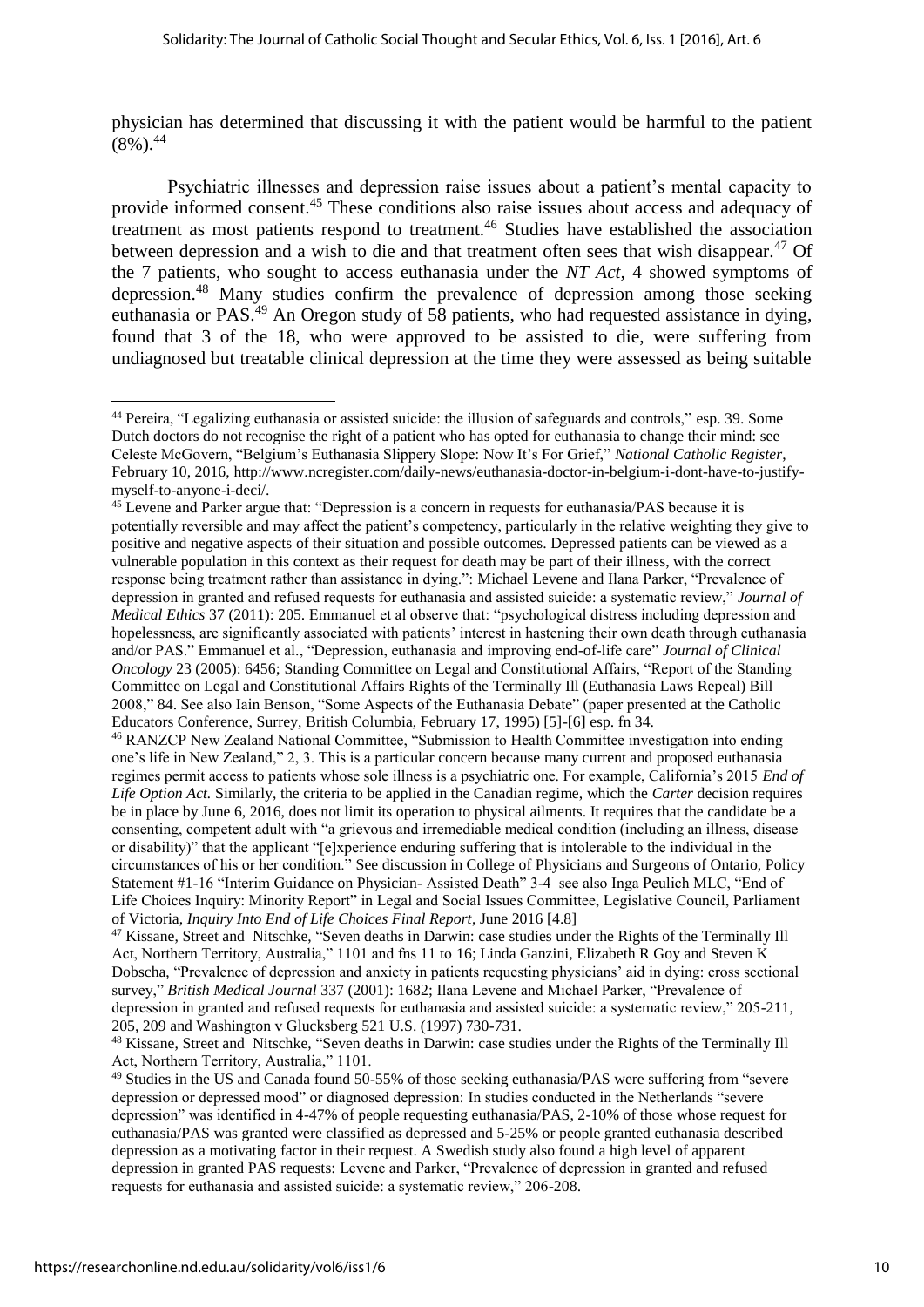candidates for doctors' assistance to die.<sup>50</sup> There are risks of a lack of diagnosis particularly as, non-psychiatrically trained doctors, fail to recognise up to 50% of cases of major depression in the ill.<sup>51</sup> There are also risks of a lack of treatment.<sup>52</sup> For example, in Oregon, none of the people who died by lethal ingestion in 2007, had been evaluated by a psychologist or psychiatrist.<sup>53</sup> Part of the risk here appears to be a lack of training of physicians in the recognition of mental illness and a lack of appreciation of this fact.<sup>54</sup>. For example, in 2005 Dr Nitschke observed, in relation to identifying depression in candidates for euthanasia that "common sense is a good enough indicator. It's not that hard to work out whether you are dealing with a person who is able to make rational decisions or not."<sup>55</sup> Delirium, dementia, addiction and traumatic brain injury make it difficult to diagnose competence and doctors who are not-trained psychiatrically may fail to recognise such conditions in patients who are otherwise medically ill. 56 . The reality is that diagnosing major depression in gravely ill patients is extremely difficult. 57

Even where euthanasia legislation mandates a psychiatric assessment<sup>58</sup> depressed patients remain at risk. There are doubts about the ability of psychiatrists to act as gatekeepers to protect those afflicted by depression and other forms of mental illness, whilst assessing the capacity of a candidate for euthanasia. This is outside a psychiatrist's' traditional role which involves a true doctor/patient dialogue as part of a properly multidisciplinary team aimed at assessing and providing appropriate care to a patient. Part of the problem is that depressed patients who have determined to seek euthanasia and see any mandated psychiatric assessment as an impediment to obtaining that outcome, are unlikely to disclose their full histories to a psychiatrist. For example, during the operation of the *NT Act* one candidate, who was alienated

<sup>50</sup> Ganzini, Goy and Dobscha, "Prevalence of depression and anxiety in patients requesting physicians' aid in dying: cross sectional survey," 1682. Oregon's *Death With Dignity Act* only requires a patient to be referred to a psychologist or psychiatrist if a concern exists that the patient's judgment may be impaired by a psychiatric disorder including depression.

<sup>51</sup> Christopher J. Ryan, "Depression, decisions and the desire to die," *Medical Journal of Australia* 165 (1996): 411; see also Ganzini, Goy and Dobscha, "Prevalence of depression and anxiety in patients requesting physicians' aid in dying: cross sectional survey," 1682.

<sup>52</sup> For example, a candidate for euthanasia under the *NT Act* was being treated for depression but consideration was not given to changing the dosage or form of medication or to psychotherapeutic management: [Kissane,](http://www.ncbi.nlm.nih.gov/pubmed/?term=Kissane%20DW%5BAuthor%5D&cauthor=true&cauthor_uid=9798585)  [Street and](http://www.ncbi.nlm.nih.gov/pubmed/?term=Street%20A%5BAuthor%5D&cauthor=true&cauthor_uid=9798585) [Nitschke, "](http://www.ncbi.nlm.nih.gov/pubmed/?term=Nitschke%20P%5BAuthor%5D&cauthor=true&cauthor_uid=9798585)Seven deaths in Darwin: case studies under the Rights of the Terminally Ill Act, Northern Territory, Australia," 1101.

<sup>&</sup>lt;sup>53</sup> Ganzini, Goy and Dobscha, "Prevalence of depression and anxiety in patients requesting physicians' aid in dying: cross sectional survey," 1682.

<sup>&</sup>lt;sup>54</sup> Ganzini, Goy and Dobscha, "Prevalence of depression and anxiety in patients requesting physicians' aid in dying: cross sectional survey," 1682.

<sup>55</sup> Standing Committee on Legal and Constitutional Affairs, "Report of the Standing Committee on Legal and Constitutional Affairs Rights of the Terminally Ill (Euthanasia Laws Repeal) Bill 2008," 84. Ganzini, Goy and Dobscha found that family members, physicians and hospice professionals of patients who sought to access physician assisted suicide in Oregon did not believe that depression influenced choices to seek to access the legislation: Ganzini, Goy and Dobscha, "Prevalence of depression and anxiety in patients requesting physicians' aid in dying: cross sectional survey," 1682.

<sup>&</sup>lt;sup>56</sup> RANZCP New Zealand National Committee, "Submission to Health Committee investigation into ending one's life in New Zealand" (Submission, RANZCP New Zealand National Committee, 1 February 2016) 2. <sup>57</sup> C Ryan, "Depression, decisions and the desire to die," *Medical Journal of Australia* 165 (1996): 411; see also Ganzini, Goy and Dobscha, "Prevalence of depression and anxiety in patients requesting physicians' aid in dying: cross sectional survey," 1682.

<sup>58</sup> With the aim of protecting those suffering from clinical depression or other forms of mental illness, as the *NT Act* sought to do.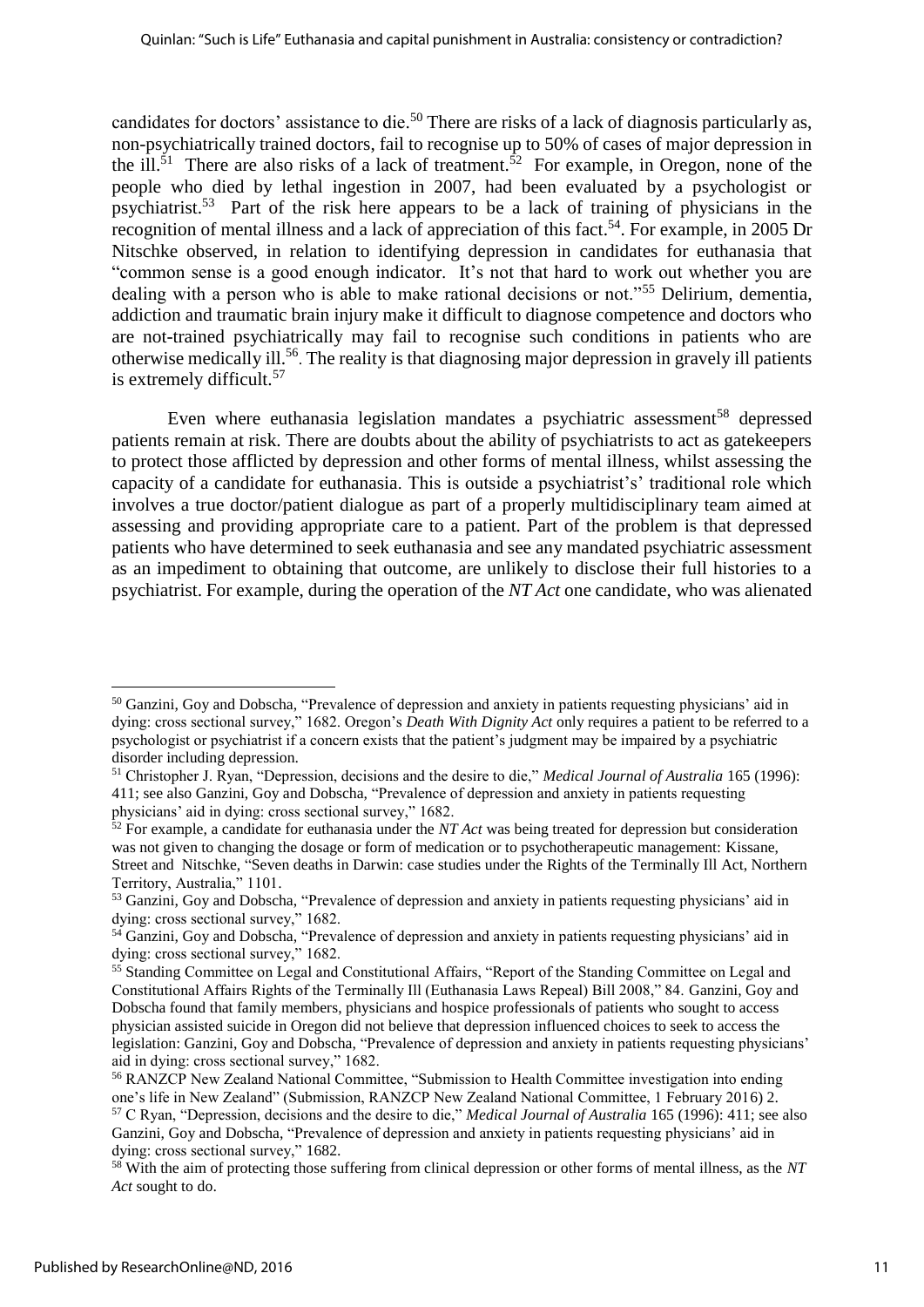from one child and had endured the death of another, withheld that relevant information from the psychiatrist charged with her assessment. She was subsequently euthanised.<sup>59</sup>

People in pain want that pain to stop. Death can seem desirable when in pain.<sup>60</sup> In a small percentage of cases suffering and pain cannot be relieved by even high quality palliative care<sup>61</sup> but many euthanasia candidates change their mind when provided with pain relief and palliative care.<sup>62</sup> For example, an Oregon study found that nearly half of those requesting PAS changed their mind when they were treated for pain or depression or referred to a hospice.<sup>63</sup> Adequate training of physicians in pain management and access to such services remain issues in Australia. <sup>64</sup> A failure to appropriately control a patient's pain or to provide access to palliative care can result in requests for euthanasia which cannot properly be termed voluntary.<sup>65</sup> The experience of the American, Sidney Cohen is illustrative. After being diagnosed with cancer, Mr Cohen was bed-ridden, suffering agonizing pain and had been given a prognosis of three months to live. Whilst in this situation, Mr Cohen asked for euthanasia. As euthanasia was illegal, rather than being euthanised, he was placed into hospice home care. Eight months later Mr Cohen was enjoying a full life and opposed to euthanasia:<sup>66</sup> Mr Cohen's experience is not unique. In her book *Death Talk*, Margaret Somerville tells the story of her own father's death. She describes being telephoned from Australia and told that her father was in his final days. On arrival she found him in great pain and incoherent. He told her that he wanted to live as long as he could but not with such terrible pain. She insisted on his being seen by a pain specialist. Following a change to his pain relief his lucidity returned and he lived almost pain free for a further nine months.<sup>67</sup>

Whilst some might argue that the irrevocable argument against euthanasia could be overcome in Australia through legislation with better safeguards and monitoring compliance, this defies the experience in the Northern Territory and other jurisdictions where euthanasia is lawful. If the safeguards provided in Australia's criminal justice were not sufficient to overcome the irrevocable argument against capital punishment it is very difficult to conceive of a euthanasia regime which could ensure that there was no risk of error.

<sup>59</sup> [Kissane, Street and](http://www.ncbi.nlm.nih.gov/pubmed/?term=Kissane%20DW%5BAuthor%5D&cauthor=true&cauthor_uid=9798585) [Nitschke, "](http://www.ncbi.nlm.nih.gov/pubmed/?term=Nitschke%20P%5BAuthor%5D&cauthor=true&cauthor_uid=9798585)Seven deaths in Darwin: case studies under the Rights of the Terminally Ill Act, Northern Territory, Australia," 1101; Kissane, "The Challenge of Informed Consent," 473.

<sup>60</sup> Somerville, *Bird on an Ethics Wire*, 138.

<sup>61</sup> Hal Swerissen and Stephen Duckett, "Dying Well" (Report No 2014-10, Grattan Institute, 2014) 2, 15. See discussion in Adhar, "The Case Against Euthanasia and Assisted Suicide," 31-33

<sup>62</sup> Somerville, *Bird on an Ethics Wire*, 128.

<sup>63</sup> Standing Committee on Legal and Constitutional Affairs, "Report of the Standing Committee on Legal and Constitutional Affairs Rights of the Terminally Ill (Euthanasia Laws Repeal) Bill 2008," 44.

<sup>&</sup>lt;sup>64</sup> Margaret Somerville, Dr Brian Pollard and others have noted that pain control has been available to deal with pain across a wide spectrum of diseases for decades but that most doctors are poorly educated in the area. Swerissen and Duckett identify deficiencies with the availability of palliative care in Australia: Swerissen and

Duckett, "Dying Well," esp. 17-19.

<sup>65</sup> Somerville and others argue that those in pain have a "fundamental human right" to reasonable access to pain management: Somerville, *Bird on an Ethics Wire*, 235-240.

<sup>66</sup> Visnja Strinic, "Arguments in Support and Against Euthanasia," *British Journal of Medicine and Medical Research* 9 (2015): 4.

<sup>67</sup> Margaret Somerville, *The Ethical Canary: science, society and the human spirit*, (Ringwood: Penguin, 2000), 138-139.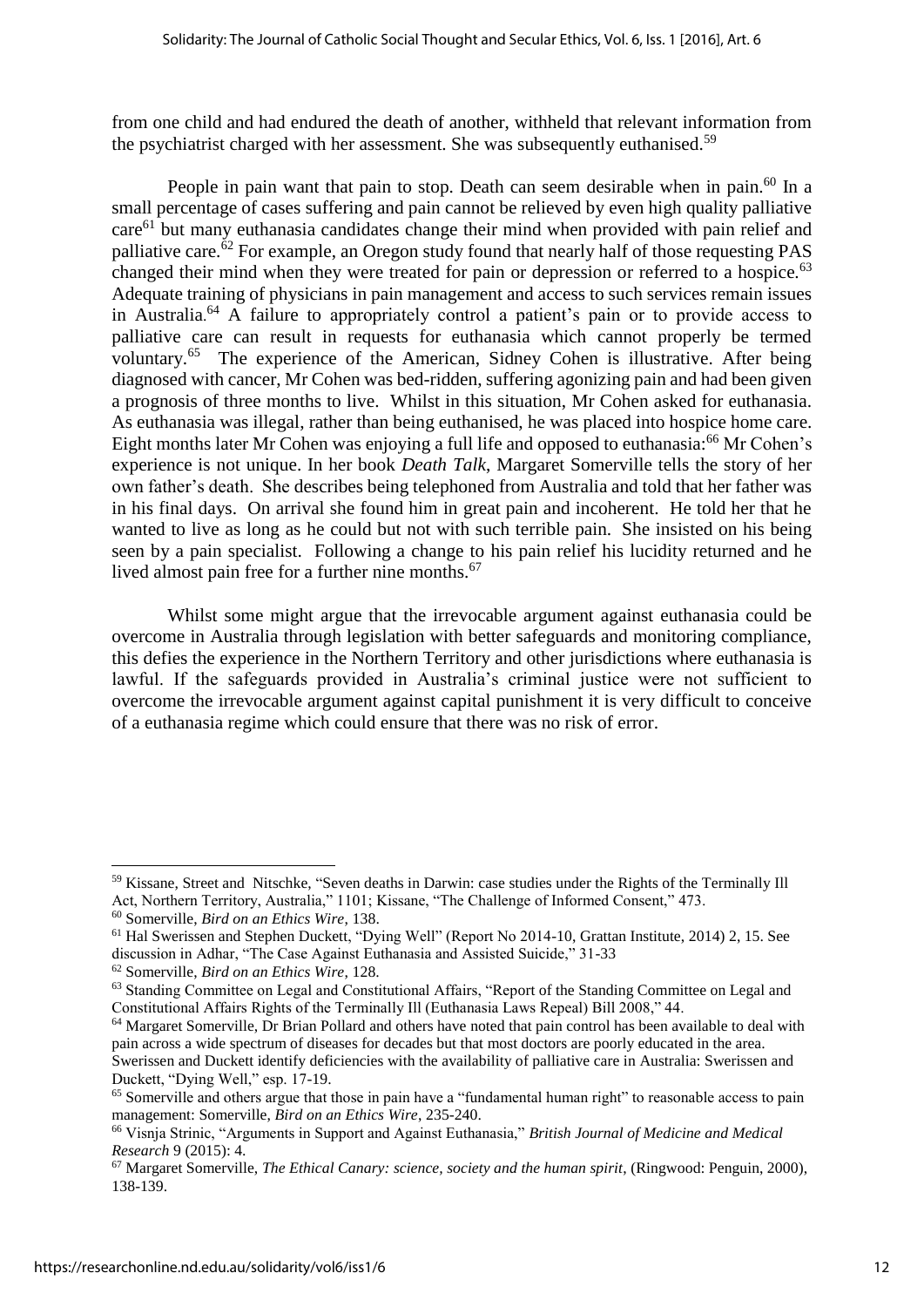#### **III. Risks to Minority and Vulnerable Groups**

A. Capital Punishment

One of the arguments for the abolition of capital punishment is that it is disproportionately enforced against vulnerable groups such as those suffering from mental illness, the less educated, racial minorities and members of lower socio-economic groups. <sup>68</sup>

#### B. Euthanasia

Euthanasia appears to similarly impact disproportionately on the vulnerable, those suffering from mental illness, the elderly, the poor and indigenous Australians. Such people may feel they are a burden to their families or to society as a whole<sup>69</sup> and there is evidence that vulnerable groups are more likely to be euthanised.<sup>70</sup> Kissane concluded that "the gatekeeper roles designed by [the *NT Act*] failed to protect depressed, isolated and demoralized patients."<sup>71</sup> He noted that of the 7 people who sought to be euthanised, under the *NT Act,* 3 were socially isolated and 4 had displayed symptoms of depression.<sup>72</sup> However the impact of euthanasia on the vulnerable is not measured simply by numerical analysis. As euthanasia deaths represent a small number of total deaths, in those places where it has been introduced,<sup> $73$ </sup> it is the potential for euthanasia to discourage the vulnerable from seeking needed medical attention and any

**<sup>.</sup>** <sup>68</sup> House of Representatives Crimes Legislation Amendment (Torture Prohibition and Death Penalty Abolition) Bill 2009 (Cth) Second Reading Speeches of 11 February 2010 see Laurie Ferguson MP (1355) and of 22 February 2010 see Melissa Parke MP (1281) and Maria Vanakinou MP (1333), Victory, *End of The Line Capital Punishment in Australia*, 24-28, 52; Paul Litton, "Physician Participation in Executions, the Morality of Capital Punishment, and the Practical Implications of Their Relationship," *Journal of Law, Medicine & Ethics* 1 (2013): 333, 346. See also Marcus, "Capital Punishment in the United States and beyond," 858-861. As Victory has put it: "When the ability to obtain good legal representation becomes one of the most important factors in determining the outcome of a trial, questions of race, class and poverty can have a considerable effect on administration of justice." Victory, *End of The Line Capital Punishment in Australia*, 32.

<sup>&</sup>lt;sup>69</sup> Standing Committee on Legal and Constitutional Affairs, "Report of the Standing Committee on Legal and Constitutional Affairs Rights of the Terminally Ill (Euthanasia Laws Repeal) Bill 2008," 57-58, Jeremy Prichard, "Euthanasia: A reply to Bartels and Otlowski" *Journal of Law and Medicine,* 610 (2012) 616-617, 620-621.

<sup>70</sup> RANZCP New Zealand National Committee, "Submission to Health Committee investigation into ending one's life in New Zealand" (Submission, RANZCP New Zealand National Committee, 1 February 2016) 4. This Submission notes that the highest suicide rate in New Zealand is of men aged 85 or above. An Oklahoma programme which operated between 1977 and 1982 made use of a "quality of life" formula in assessing which babies born with spina bifida should be allowed to live. Poorer children were given a more negative outlook than wealthier children. 24 babies died: Diane Coleman, "Not Dead Yet" in *The Case Against Assisted Suicide*: *For the Right to End-of-Life Care* eds. Kathleen Foley and Herbert Hendin (Baltimore: John Hopkins University Press, 2002), 229. A 2007 report which looked at evidence from the experience of PAS in Oregon and euthanasia and PAS in the Netherlands concluded from what the report identified as robust data that there was evidence of people with AIDS dying at a disproportionate rate from euthanasia but found that this was not true of the elderly, women or the uninsured. As the report observed it did not consider the impact of access to euthanasia or PAS to minority or vulnerable groups. The analysis was also limited to a consideration of the proportion of those euthanised from particular identified groups rather than a consideration of the broader risks to the vulnerable: Margaret P Battin et al., "Legal physician-assisted dying in Oregon and the Netherlands: evidence concerning the impact on patients in 'vulnerable' groups," *Journal of Medical Ethics* 33 (2007): 591- 597. See also Jeremy Prichard, "Euthanasia: A reply to Bartels and Otlowski" *Journal of Law and Medicine,*  610 (2012) 619621**.**

<sup>71</sup> Standing Committee on Legal and Constitutional Affairs, "Report of the Standing Committee on Legal and Constitutional Affairs Rights of the Terminally Ill (Euthanasia Laws Repeal) Bill 2008," 82.

 $72$  [Kissane, Street and](http://www.ncbi.nlm.nih.gov/pubmed/?term=Kissane%20DW%5BAuthor%5D&cauthor=true&cauthor_uid=9798585) [Nitschke, "](http://www.ncbi.nlm.nih.gov/pubmed/?term=Nitschke%20P%5BAuthor%5D&cauthor=true&cauthor_uid=9798585)Seven deaths in Darwin: case studies under the Rights of the Terminally Ill Act, Northern Territory, Australia," 1098, 1100.

<sup>&</sup>lt;sup>73</sup> From around 0.2% of all deaths in Oregon, Washington and Vermont to 3% in the Netherlands: Hal Swerissen and Stephen Duckett, "Dying Well," 15.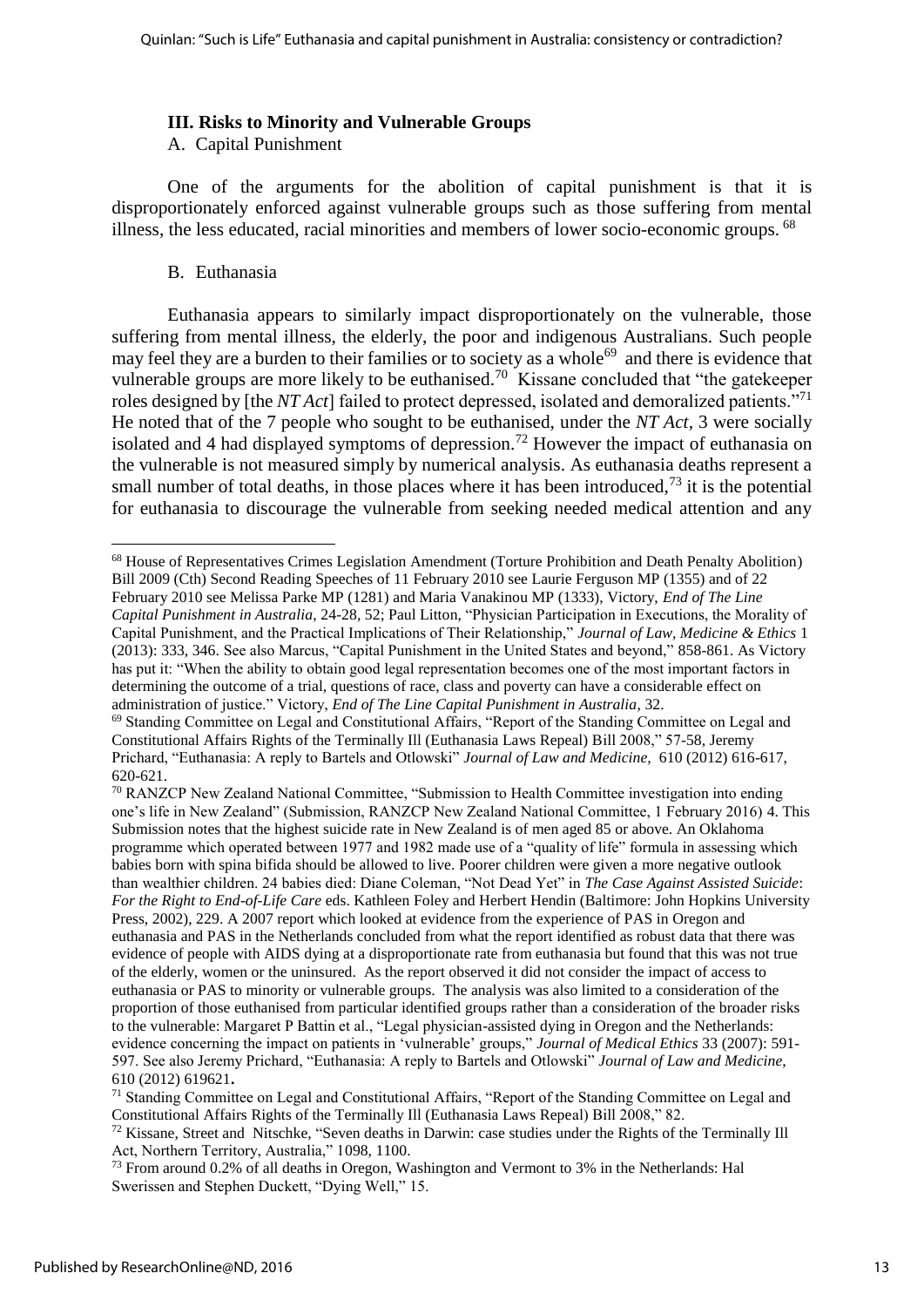dampening of palliative care resourcing which may impact the vulnerable in greater numbers.<sup>74</sup> Many indigenous organisations have expressed concerns about the impact of euthanasia on Aboriginal health.<sup>75</sup> There is anecdotal evidence to support these concerns which describe indigenous patients leaving hospitals and refusing immunisations during the operation of the *NT Act* out of fear of euthanasia.<sup>76</sup>

#### **IV. Pain and Suffering**

The pain and suffering endured in capital punishment was an argument employed in the debates for the extension of the Commonwealth prohibition laws across Australia.<sup>77</sup> Whilst all executions in Australia took the form of hanging, this argument continues to be made against capital punishment in jurisdictions which have introduced lethal injection as a more humane form of execution. <sup>78</sup> Given that euthanasia is also effected by injecting drugs, to bring about a person's death, the paper now considers the evidence of complications occurring in the context of capital punishment and euthanasia.

## A. Capital Punishment

The execution protocol used in many jurisdictions in the United States involves injection by a continuous intravenous line: a barbituate (sodium thiopental or pentobarbital) to cause a loss of consciousness, a muscle relaxant (pancuronium bromide) to stop breathing followed by potassium chloride to cause cardiac arrest.<sup>79</sup> Each of the drugs used in this

<sup>75</sup> Standing Committee on Legal and Constitutional Affairs, "Report of the Standing Committee on Legal and Constitutional Affairs Rights of the Terminally Ill (Euthanasia Laws Repeal) Bill 2008," 35. Indigenous concerns about the *NT Act* were also aroused by its contradiction of indigenous cultural law and this concern was expressed in a "Letter Strick" delivered to the Commonwealth Parliament by the Yolnu Nation/States within East Arnhem land: Quirk, "Euthanasia in the Commonwealth of Australia," 425, fn 22.

**<sup>.</sup>** <sup>74</sup> Strinic, "Arguments in Support and Against Euthanasia," 5, 8.

<sup>76</sup> Standing Committee on Legal and Constitutional Affairs, "Report of the Standing Committee on Legal and Constitutional Affairs Rights of the Terminally Ill (Euthanasia Laws Repeal) Bill 2008," 58. Note however that a report prepared in 1997 indicated that there was no evidence from patient travel data or hospital separations to confirm that the *NT Act* affected the willingness of indigenous Australians to attend hospitals for treatment: Standing Committee on Legal and Constitutional Affairs, "Report of the Standing Committee on Legal and Constitutional Affairs Rights of the Terminally Ill (Euthanasia Laws Repeal) Bill 2008," 59.

<sup>77</sup> House of Representatives Crimes Legislation Amendment (Torture Prohibition and Death Penalty Abolition) Bill 2009 (Cth) Second Reading Speeches of 22 February 2010 see Melissa Parke MP (1281),

<sup>78</sup> Teresa A Zimmers et al., "Lethal Injection for Execution: Chemical Asphyxiation?" *PLoS Medicine* 4 (2007): 646 - 653. Between 1976 and October 2014, 1389 executions took place in the United States with 1212 (87.3%) of those by lethal injection: "The Death Penalty US Executions Since 1976" The Clark County Prosecuting Attorney, [http://www.clarkprosecutor.org/html/death/usexecute.htm.](http://www.clarkprosecutor.org/html/death/usexecute.htm) 

 $79$  Amnesty International has described the process in this way: "Execution by lethal injection involves the continuous intravenous injection of a lethal quantity of a short-acting barbiturate in combination with a chemical paralytic agent. In Texas, USA, three drugs are used together…the first of these is a barbiturate which makes the prisoner unconscious, the second is a muscle relaxant which paralyses the diaphragm, and thus arrests the motion of the lungs, and the third causes cardiac arrest." Amnesty International, *When the State Kills: The death penalty v human rights*, 58. Litton describes a typical lethal injection protocol in this way: "The execution team inserts a primary intravenous line, either as a peripheral (arms, legs, hands or feet) or central (neck, chest or groin) venous line, and then, if possible, an additional peripheral line. Saline solution is then sent through the lines to confirm proper functioning. If the department director approves, a barbiturate – either sodium thiopental or pentobarbital – is injected through the lines, followed by more saline solution. After at least three minutes from the start of the barbiturate injection and after the team confirms the inmate in unconscious, a team member injects pancuronium bromide, a paralytic agent, followed again by saline solution. Finally, a team member injects potassium chloride to stop the inmate's heart. If the electrocardiograph, attached to the prisoner's chest detects electrical activity after five minutes, additional potassium chloride is sent through the prisoner." Litton,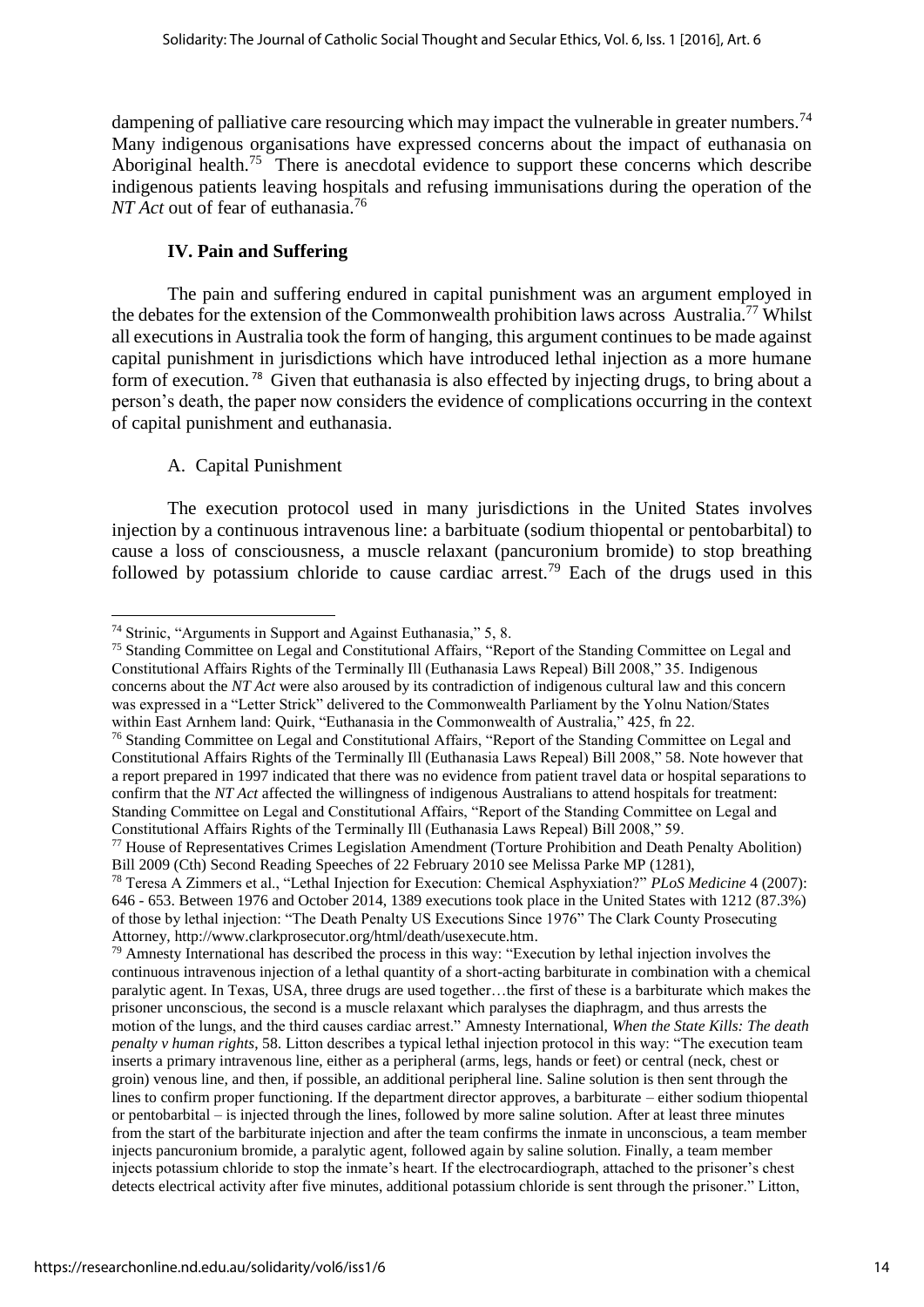protocol, in sufficiently high dosages, can cause death and executions using these drugs invariably succeed.<sup>80</sup> However, as thiopental has no analgesic effect, unless sufficient analgesics are given, there is a risk of a prisoner waking paralysed by the pancuronium, unable to breath and dying slowly conscious and in pain feeling potassium-induced burning. <sup>81</sup> Pentobarbital shares many of the problems of thiopental.<sup>82</sup>

Capital punishment by lethal injection and euthanasia, depend on the abilities of the person inserting the needle and in calculating the type and correct quantity of drugs to be used. The fact that both prisoners and the terminally ill may be long-term drug users and may have developed toxicity tolerance as a result is one of the variables that can result in complications. As data is not recorded, it is not possible to provide statistics on the percentage of executions by lethal injection in which complications have occurred.<sup>83</sup> As challenges to capital punishment are brought to courts in the United States, including Constitutional challenges which are heard in the United States Supreme Court, and there is public interest and proponents for and against abolition in the United States, there is significant media attention on executions. The press often attends. As a result there is considerable knowledge of the complications which have occurred in such executions. These have included death taking up to 17 minutes, delays of 45 minutes whilst twenty-three attempts were taken to insert an intravenous catheter, an instance of the tube attached to the needle being found to be leaking, a prisoner experiencing "sudden and extreme" convulsive movements 3-4 minutes into the execution and another whose chest and abdomen convulsed in more than 30 heaving movements before death.<sup>84</sup> Some explanation for these complications may lie in the drugs or protocols used, a lack of knowledge by those involved in administering the lethal injection and the absence of adequately trained physicians.<sup>85</sup> Some specific examples of the compilations which have arisen

<sup>&</sup>quot;Physician Participation in Executions, the Morality of Capital Punishment, and the Practical Implications of Their Relationship," 333 - 335.

<sup>80</sup> Zimmers et al., "Lethal Injection for Execution: Chemical Asphyxiation?" 647.

 $81$  This could occur if an insufficient dosage of thiopental sodium is given before the paralytic agent is administered or if, when injected, as is not uncommon in clinical practice, the thiopental sodium were to infiltrate the surrounding tissue: Truog and Brennan, "Participation of Physicians in Capital Punishment," 1347; Litton, "Physician Participation in Executions, the Morality of Capital Punishment, and the Practical Implications of Their Relationship," 333, 335;Zimmers et al., "Lethal Injection for Execution: Chemical Asphyxiation?" 647, 650; Nathaniel A.W. Crider, "What You Don't Know Will Kill You: A First Amendment Challenge To Lethal Injection Secrecy," *Columbia Journal of law and Social Problems* 48 (2014): 1, 8-9 and Baze v Rees 553 U.S. 35 (2008), 53.

<sup>82</sup> Crider, "What You Don't Know Will Kill You: A First Amendment Challenge to Lethal Injection Secrecy," 10-11.

<sup>83</sup> Zimmers et al., "Lethal Injection for Execution: Chemical Asphyxiation?" 647.

<sup>84</sup> Crider, "What You Don't Know Will Kill You: A First Amendment Challenge To Lethal Injection Secrecy," 11-13; Zimmers et al., "Lethal Injection for Execution: Chemical Asphyxiation?" 648; Robert D Truog and Troyen A Brennan, "Participation of Physicians in Capital Punishment," *The New England Journal of Medicine* 329 (1993): 1346, 1347; Victory, *End of The Line Capital Punishment in Australia,* 5

<sup>85</sup> Zimmers, et al., "Lethal Injection for Execution: Chemical Asphyxiation?" 647. For example, executioners in most executions by lethal injection have not received anaesthesia training. Some of these problems may have been caused or contributed to by the fact that executions by lethal injection are not always supervised by doctors. For, example no doctor was present at the execution of John Autry: Truog and Brennan, "Participation of Physicians in Capital Punishment," 1347. Whilst most medical societies proscribe participation in capital punishment by their members, doctors and other medical personnel nevertheless do so: Litton, "Physician Participation in Executions, the Morality of Capital Punishment, and the Practical Implications of Their Relationship," 336. Concerns about the process of dying by lethal injection have lead one prisoner awaiting execution in Florida to request that his execution occur by way of electric chair. A number of states in America now use barbiturate overdoses to execute prisoners with the aim of eliminating the risks of suffocation and painful death posed by the typical lethal injection protocol described above: Mark Berman, "Death row inmate in Florida asks to be executed by electric chair rather than lethal injection in state first," *The Independent*,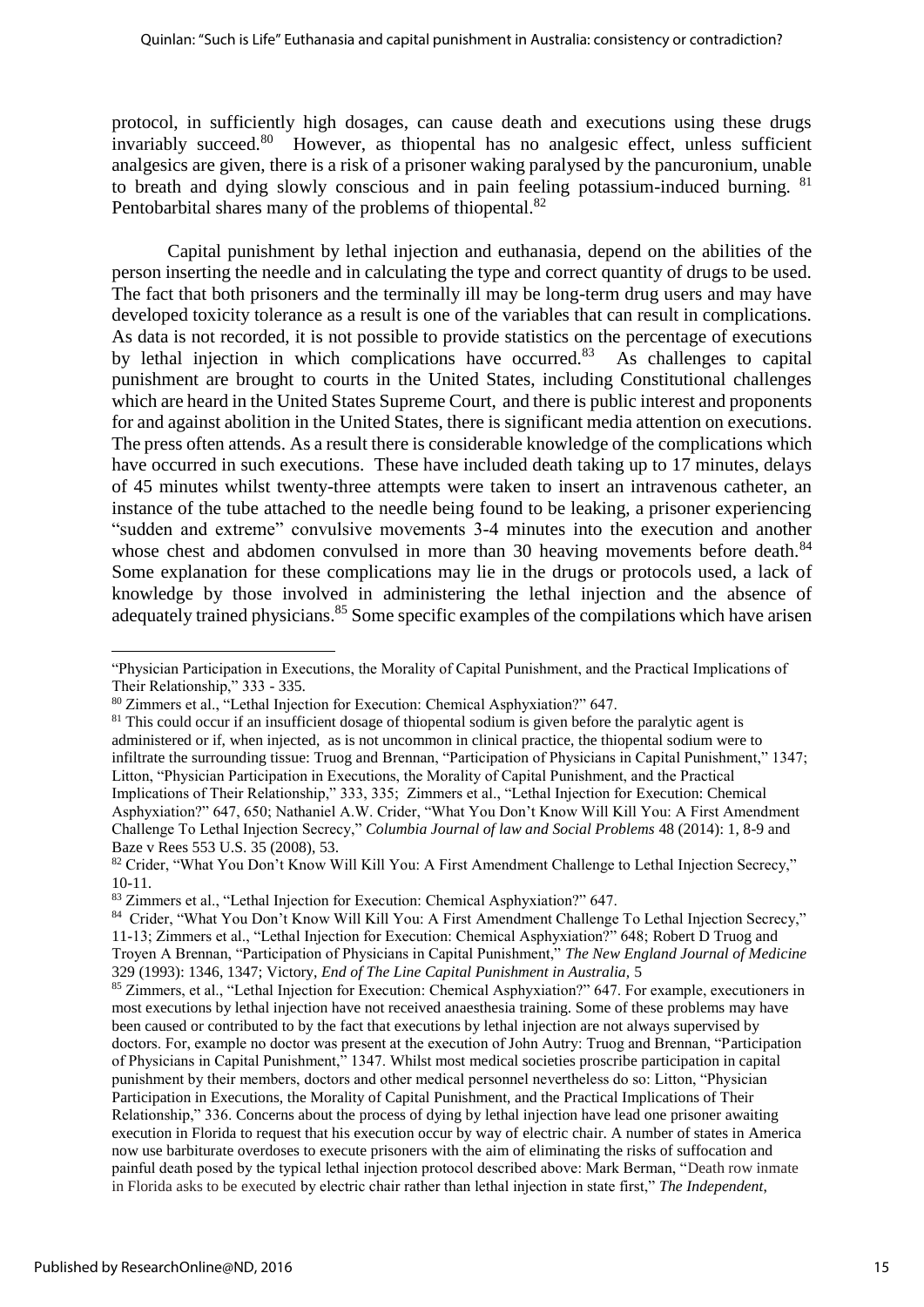are Ricky Ray Rector and John Autry. Rector was executed in Arkansas in January 1992 after person staff, supervised by a former military medic, took 45 minutes to insert an intravenous catheter by surgical cut down and percutaneously. John Autry who was executed in Texas in March 1984 was conscious, in pain and moving about for about 10 minutes before dying. According to the doctor, who pronounced Autry dead, diluted drugs or clogging of the intravenous tubing were the probable reasons.<sup>86</sup>

#### B. Euthanasia

There is an assumption made, by many proponents of euthanasia that the process of euthanasia will involve patients painlessly drifting off into a never ending sleep. This is at the very heart of the "good death" some proponents seek.<sup>87</sup> As capital punishment and euthanasia both involve injecting drugs to cause death, it is not self-evident that euthanasia would or could be free from the complications which bedevil capital punishment by lethal injection. Unlike capital punishment, euthanasia does not normally occur in the presence of journalists or opponents of the process. Doctors and family members, who are involved in the decision making process of the person who has accessed euthanasia, are likely to support that decision. They are not likely to come forward to identify problems with the procedures. Nevertheless, such evidence as there is suggests that complications are common.<sup>88</sup> A 2000 study of 535 cases of euthanasia in The Netherlands found that technical problems (such as difficulties in finding a vein to inject the lethal injection, problems with the intravenous catheter or difficulties administering an oral drug) occurred in 4.5% (24) of cases, complications (such as spasm or sudden, involuntary jerking of muscles (myoclonus), skin turning blue (cyanosis), nausea or vomiting, hiccups, perspiration and extreme gasping) occurred in 3.7% (20) of the cases and problems with completion (where the time of death took longer than expected or the patient did not become comatose or after becoming comatose awoke) occurred in 5.2% to 10% (28- 51) of the cases. This study relied on data obtained in two studies of euthanasia in The Netherlands conducted in 1990 and 1991 and in 1995 and 1999. In one case, a patient who had been administered drugs intended to result in coma sat upright. In cases where the death took longer than had been anticipated by the physician, death took between 5 minutes and 7 days with 3 hours being the median time it took for the patient to die.<sup>89</sup> In a Flanders study, in 5 out of the 11 cases, where information of the time between last drug dosage and death was available, 5 patients took more than 3 hours to die. The Flanders study found that the drugs given with the intention to cause euthanasia probably had no such effect in 3 of the 16 cases, in which there was sufficient information to form a view on whether the drugs given were effective to euthanise the patient. The same study observed that the terminal phase of dying may be lengthened rather than shortened by administering increasing doses of opioids and that

October 25[, http://www.independent.co.uk/news/world/americas/death-row-inmate-in-florida-asks-to-be](http://www.independent.co.uk/news/world/americas/death-row-inmate-in-florida-asks-to-be-executed-by-electric-chair-rather-than-lethal-injection-in-a6707341.html)[executed-by-electric-chair-rather-than-lethal-injection-in-a6707341.html.](http://www.independent.co.uk/news/world/americas/death-row-inmate-in-florida-asks-to-be-executed-by-electric-chair-rather-than-lethal-injection-in-a6707341.html)

<sup>86</sup> Truong and Brennan, "Participation of Physicians in Capital Punishment," 1347.

<sup>&</sup>lt;sup>87</sup> Or avoiding dying a "bad death" including death by suicide: see Legal and Social Issues Committee,

Legislative Council, Parliament of Victoria, *Inquiry Into End of Life Choices Final Report*, June 2016 [7.1.2]-  $[7.1.3]$ ,  $[A7.4.3]$ .

<sup>&</sup>lt;sup>88</sup> Two 1992 studies from the Netherlands, found that doctors working in nursing homes and general practitioners reported complications in 12% of euthanasia cases; Johanna H Greonewoud et al., "Clinical Problems with the Performance of Euthanasia and Physician-Assisted Suicide in The Netherlands," *The New England Journal of Medicine* 342 (2000): 551, 555-556 n 14, 15. See also Inga Peulich MLC, "End of Life Choices Inquiry: Minority Report" in Legal and Social Issues Committee, Legislative Council, Parliament of Victoria, *Inquiry Into End of Life Choices Final Report*, June 2016 [4.6.8].

<sup>89</sup> Greonewoud, et al., "Clinical Problems with the Performance of Euthanasia and Physician-Assisted Suicide in The Netherlands," 555 Tables 4 and 5; R.H. Vander Stichele et al., "Drugs used for euthanasia in Flanders, Belgium," *Pharamacoepidemiology and Drug Safety* 13 (2004): 89, 91, 93.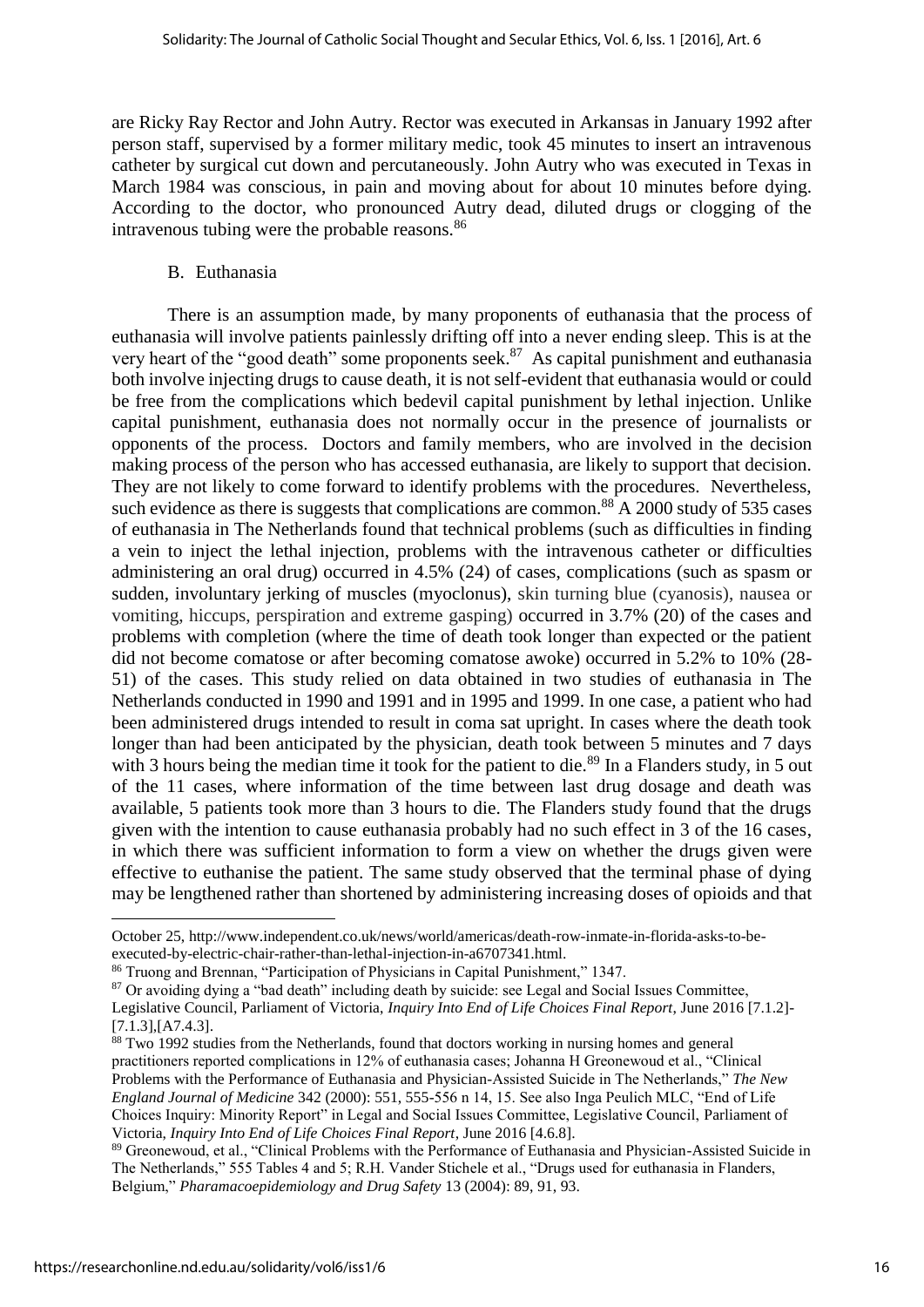there is a widespread but incorrect belief among doctors and their patients of the lethal effects of even small doses of morphine.<sup>90</sup> As one study observed "[s]uch cases may have been painful experiences for patients, families and physicians."<sup>91</sup>

Occasionally relatives do speak of their adverse experiences of the procedure. One such case is the death of Tine Nys, who was euthanised by lethal injection in Belgium on April 24, 2010 at 38 years of age, which is described below:

The day of her death was immensely distressing for the family. The doctor was so incompetent that he failed to bring bandages to hold fast the needle for the lethal injection. Instead, he asked Tine's father to hold it on her arm. There was no place to hang the infusion bag with the toxic drug so the doctor placed it on the arm of Tine's armchair. To the dismay of her grieving family, it plopped onto her face as she died. Then the doctor asked her parents to use his stethoscope to see that she was well and truly dead.<sup>92</sup>

Some explanation for the complications experienced in euthanasia may lie inthe drugs or protocols used, a lack of knowledge by those involved in euthanizing patients and the absence of adequately trained or caring physicians. Each of these factors warrant consideration. The suggested drug regime for use under the *NT Act* resembled the first two stages of the lethal injection protocol for capital punishment described above. It recommended first administering drugs, such as barbiturates or benzodiazepine in large doses, to induce coma followed by a neuromuscular blocking agent to stop the patient breathing. Significantly, given the adverse experiences discussed above, it also gave doctors latitude to account for the individual patient's needs and idiosyncrasies. 93 Dr Nitschke, who euthanised all patients, euthanised under the *NT Act,* preferred euthanasia drug is the barbiturate pentobarbital also known by the brand name Nembutal.<sup>94</sup>This drug is used for executions by lethal injection in Oklahoma, Arizona and Texas.<sup>95</sup> Guidelines issued in the Netherlands in 1998 (Dutch Guidelines) also recommend a protocol which resembles the first two stages of the lethal injected protocol referred to above. The Dutch Guidelines recommended the induction of a coma by intravenous administration of sodium thiopental followed by a bolus [a concentrated mass] of pancurium hydrochloride or vecuronium hydrochloride to stop breathing.<sup>96</sup> A 2000 study showed that this sequence was the most commonly used in the Netherlands. In some cases, potassium chloride was also used. As noted above this is the third drug introduced in the lethal injection protocol. However, these

<sup>90</sup> Vander Stichele et al., "Drugs used for euthanasia in Flanders, Belgium," 89, 91, 93.

<sup>91</sup> Vander Stichele et al., "Drugs used for euthanasia in Flanders, Belgium," 91.

<sup>92</sup> Michael Cook, "A peek behind Belgium's euthanasia curtain," *Careful*, February 8, 2016,

[www.mercatornet.com/careful/view/a-peek-behind-belgiums-euthanasia-curtain/17572.](http://www.mercatornet.com/careful/view/a-peek-behind-belgiums-euthanasia-curtain/17572)

<sup>&</sup>lt;sup>93</sup> Williams, "Voluntary euthanasia legislation: Practicalities of the Northern Territory's Rights of the Terminally Ill Act 1995," 95. This situation may be replicated in Canada if the recommendation of the College of Physicians and Surgeons of Ontario that "[p]hysicians must exercise their professional judgment in determining the appropriate drug protocol to follow to achieve physician-assisted death" is adopted: **see** College of Physicians and Surgeons of Ontario, Policy Statement #1-16 "Interim Guidance on Physician- Assisted Death" 7.

<sup>94</sup> Greg Kelton, "Nitschke wins right to use euthanasia drug," *The Advertiser*, 26 September, [www.news.com.au/national/nitschke-wins-right-to-use-euthansia-drug/story-e6frfkur-1226146549923.](http://www.news.com.au/national/nitschke-wins-right-to-use-euthansia-drug/story-e6frfkur-1226146549923) Dr Nitschke used a veterinary version of Nembutal, in the Northern Territory prior to the passing of the *NT Act*: Kelton, "Nitschke wins right to use euthanasia drug: Kelton, "Nitschke wins right to use euthanasia drug." <sup>95</sup> Kelton. "Nitschke wins right to use euthanasia drug".

<sup>&</sup>lt;sup>96</sup> These protocols were issued in Dutch by the Royal Dutch Society for the Advancement of Pharmacy and the Scientific Institute of Dutch Pharmacists and this paper relies on the description of their content contained in Vander Stichele et al., "Drugs used for euthanasia in Flanders, Belgium," 90.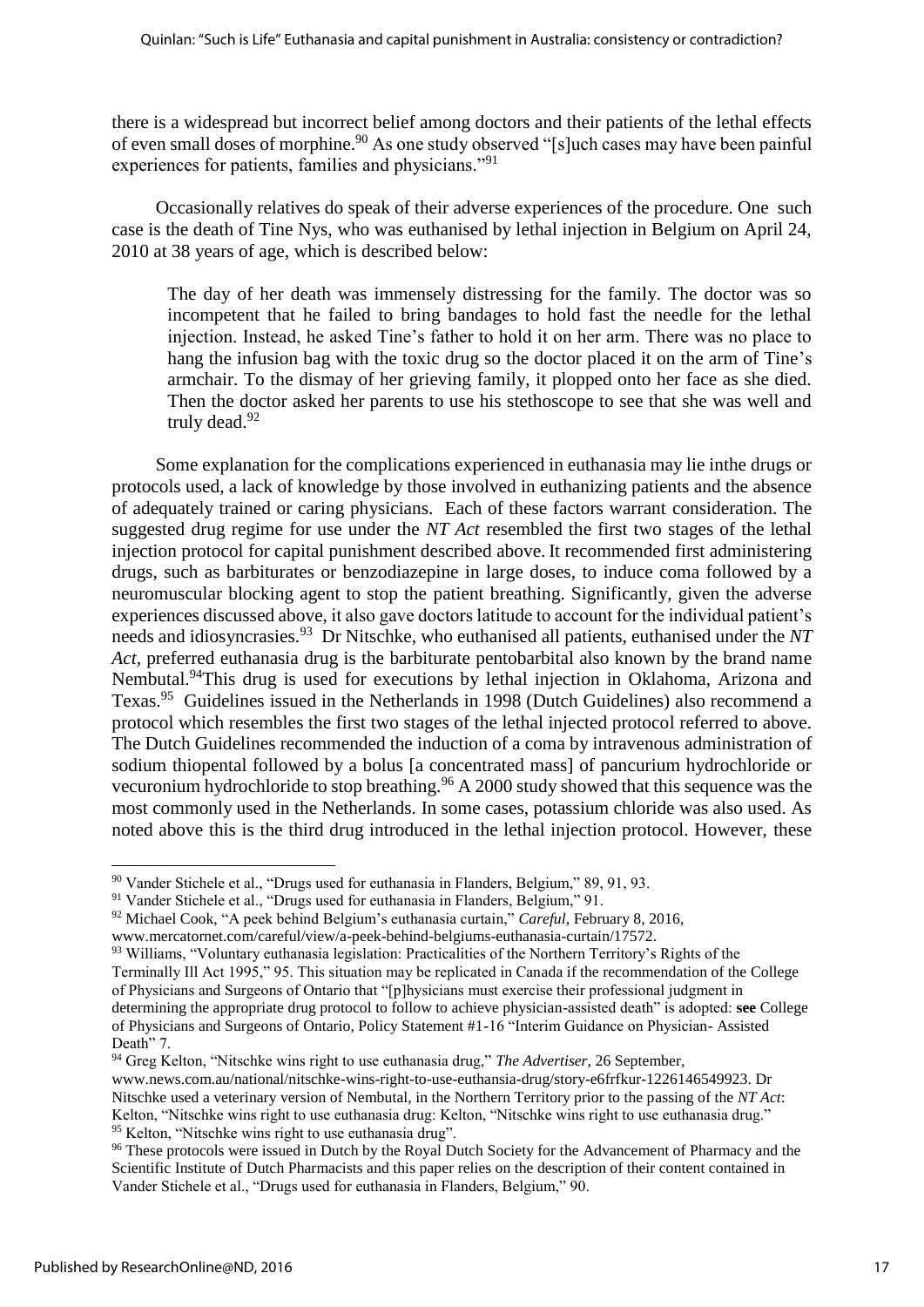protocols are not always followed and practitioner flexibility and discretion is a common feature of euthanasia design notwithstanding the fact that most doctors who administer euthanasia are not trained anaesthetists. As a result, a wide range of drugs are used to administer euthanasia. In the 2000 study opioids, insulin and other drugs and drug combinations were used in 17% of the cases studied.<sup>97</sup> A study published in 2003 of the drugs used in 22 cases of euthanasia in Flanders showed that a wide range of drugs, doses and methods of delivery used alone or in combination to euthanisepatients including morphine, opioids, insulin, pentothal, mivacuriam, potassium chloride, lidocaine, pentazozine and lorazepam.<sup>98</sup>

As noted above executions by lethal injection are not always carried out by doctors. The same is true of euthanasia. Although all lethal injections given under the *NT Act* were given by Dr Nitschke, doctors do not always administer euthanasia overseas despite legislative requirements for them to do so. For example, one study found that a doctor was not continuously present, from the time of administration of the lethal drugs until death, in 28% of cases and that in 2% the doctor was not present at all with the procedure being conducted by a nurse or colleague. It also found that a nurse, rather than a doctor, administered the lethal drugs in 4% of the cases and that someone other than a doctor or nurse, usually a family member, administered those drugs in 1% of the cases.<sup>99</sup> The presence or absence of a doctor appears to be no guarantee of a quick and painless death. A Flanders study observes that the odds of an individual doctor (particularly a GP) being involved in an act of euthanasia, in those jurisdictions where it is lawful, are very low.<sup>100</sup> Studies also show that many doctors are not well informed about using lethal drugs and that the drugs recommended for the purpose of euthanasia are not always used.<sup>101</sup> Given that a similar protocol and drugs may be used for capital punishment and euthanasia and doctors experienced in administering lethal injections may not carry out either procedure a similar rate of complications might be expected in each procedure. Complications in administering capital punishment by lethal injection are unacceptable. It must however be remembered that the purpose of capital punishment is primarily the death of the convicted criminal. One of the *raison d'etres* of euthanasia is different. It is securing a "good death." This means that complications in administering euthanasia are not only unacceptable; where this is the procedure's objective, they undermine its foundational purpose. Forty years of capital punishment by lethal injection and the international experience of euthanasia by this means suggest that complications may be inevitable and militate against the legalisation of euthanasia in Australia for this reason.

 $\overline{a}$ 

<sup>&</sup>lt;sup>97</sup> Greonewoud et al., "Clinical Problems with the Performance of Euthanasia and Physician-Assisted Suicide in The Netherlands," 553.

<sup>98</sup> Vander Stichele et al., "Drugs used for euthanasia in Flanders, Belgium," 91, 93.

<sup>&</sup>lt;sup>99</sup> Greonewoud et al., "Clinical Problems with the Performance of Euthanasia and Physician-Assisted Suicide in The Netherlands," 553 esp. Table 2. Similarly, the Flanders study found that in seven out of the 322 cases studied a doctor did not administer the drugs and in at last 4 of those cases the doctor was not present when the patient was euthanised: Vander Stichele et al., "Drugs used for euthanasia in Flanders, Belgium," 91. See also Inga Peulich MLC, "End of Life Choices Inquiry: Minority Report" in Legal and Social Issues Committee, Legislative Council, Parliament of Victoria, *Inquiry Into End of Life Choices Final Report*, June 2016 [4.6.5] <sup>100</sup> Vander Stichele et al., "Drugs used for euthanasia in Flanders, Belgium," 94.

<sup>&</sup>lt;sup>101</sup> Greonewoud et al., "Clinical Problems with the Performance of Euthanasia and Physician-Assisted Suicide in The Netherlands," 556. The same was found to be so in Flanders in the study by Vander Stichele et al., "Drugs used for euthanasia in Flanders, Belgium," 93-94.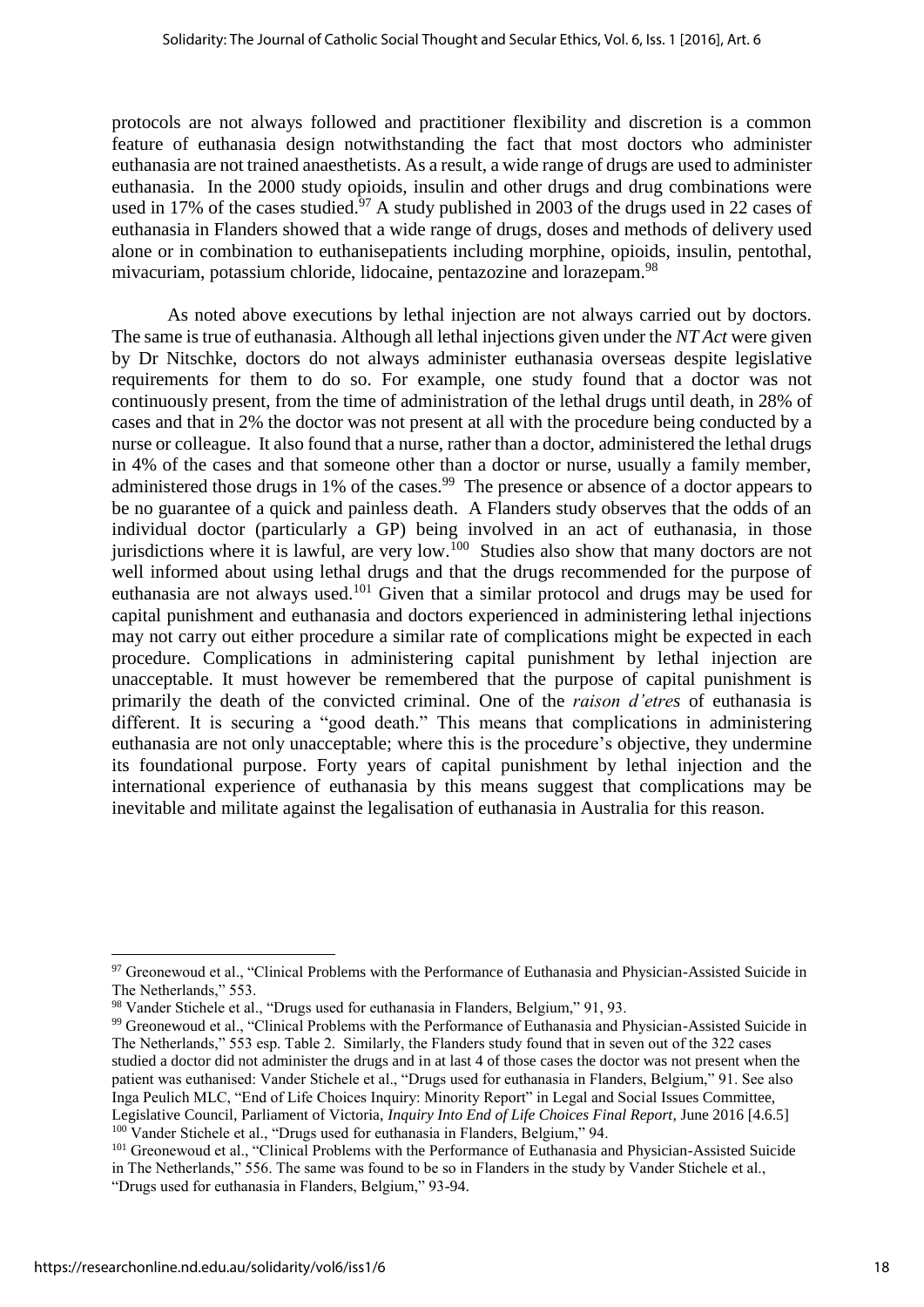#### **V. Identifying Persons To Administer**

The paper now considers society's role in identifying the persons to carry out euthanasia and capital punishment with State endorsement or permission.

#### A. Capital Punishment

Historically, executioners were hired specifically to carry out that role. In Australia, as capital punishment was carried out by hanging, executioners needed to have knowledge of medicine and anatomy and other skills. This is because they had to assess the strength of a condemned prisoner's neck muscles, gauge his or her weight, and (taking those factors into account) determine the length and strength of rope required and tie the approved submental knot. This knot was designed to deliver a short sharp blow to the prisoner's neck on the release of the trap. To carry out this role, hangmen were required to regularly visit the cells of the condemned.<sup>102</sup> Those who accepted an appointment as a state executioner, rarely revealed their identity, plied their trade anonymously or were despised.<sup>103</sup> At least some of those who accepted the role were adversely affected by it. $104$  Importantly, hangmen played no part in the State's decision on whether or not to execute a prisoner and were clearly not in any relationship of trust or fiduciary relationship with the prisoner. This remains so in those places where capital punishment is effected by lethal injection although some such executions are carried out by medical professionals. The role of doctors, nurses and pharmacists in the prescription and administering of the necessary drugs poses ethical dilemmas.<sup>105</sup> Doctors are normally in a position of trust and a fiduciary relationship with their patients. Whilst a doctor tasked with administering a lethal injection will, no doubt, not consider a condemned prisoner to be a patient, the nature of the relationship may be quite unclear to the condemned prisoner. As Victory has put it, "[d]octors are trained to preserve and protect life, not destroy it."<sup>106</sup> This understanding of the proper role of doctors has led to the proscription of doctors from participating in capital punishment by every large humanitarian and medical organisation that has considered the issue.<sup>107</sup> Truog and Brennan argue that doctor involvement in capital

**<sup>.</sup>** <sup>102</sup> Victory, *End of The Line Capital Punishment in Australia*, 13.

<sup>&</sup>lt;sup>103</sup> Victory, *End of The Line Capital Punishment in Australia*, 9. Alexander Green, who was the public executioner in Sydney for almost 30 years fell into the latter category: Victory, *End of The Line Capital Punishment in Australia*, 13-14.

<sup>104</sup> For example, Alexander Green was frequently drunk and dirty and went mad: Victory *End of The Line Capital Punishment in Australia*, 13-14. Involvement in the process also effects prison guards, police officers, prosecutors and judges: Amnesty International, *When the State Kills: The death penalty v human rights*, (London: Amnesty International Publications, 1989) 67-70.

<sup>105</sup> Truog and Brennan, "Participation of Physicians in Capital Punishment," 1349; Daniel J. Cobaurg, "Opposing pharmacists' participation in capital punishment: The right thing to do" *American Journal of Health-System Pharmacists* 72 (2015): 1355; Litton, "Physician Participation in Executions, the Morality of Capital Punishment, and the Practical Implications of Their Relationship," 333-349 and Amnesty International, *When the State Kills: The death penalty v human rights*, 77-82.

<sup>106</sup> Victory, *End of The Line Capital Punishment in Australia,* 5, see also Litton, "Physician Participation in Executions, the Morality of Capital Punishment, and the Practical Implications of Their Relationship," 333; Standing Committee on Legal and Constitutional Affairs, "Report of the Standing Committee on Legal and Constitutional Affairs Rights of the Terminally Ill (Euthanasia Laws Repeal) Bill 2008," (June 2008) 51 and Somerville, *Bird on an Ethics Wire*, 37, 151, 162-166.

<sup>&</sup>lt;sup>107</sup> Including the American Medical Association, World Medical Association, General Assembly, American College of Physicians, American Public Health Association, American Society of Anaesthesiologists, the American College of Physicians and Physicians for Human Rights: see Truog and Brennan, "Participation of Physicians in Capital Punishment," 1349 and Litton, "Physician Participation in Executions, the Morality of Capital Punishment, and the Practical Implications of Their Relationship," 335-336. For example, it underpins the American Medical Association (AMA)'s "Opinion 9.73 - Capital Punishment" which contains the following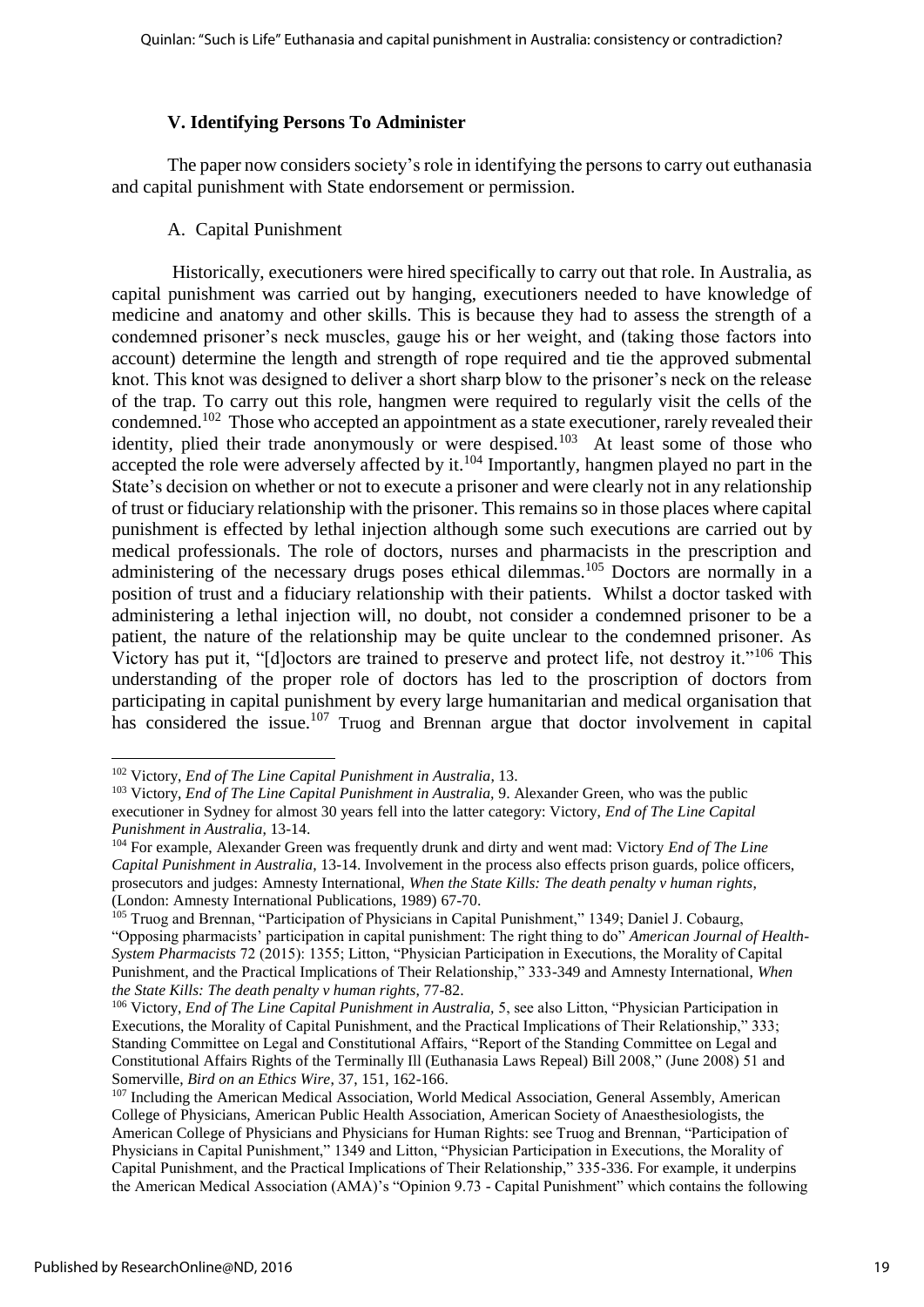punishment is "removed from the legitimate sphere of medicine."<sup>108</sup> They also argue that it involves "medicalized killing" which is "subversive to the core of medical ethics"<sup>109</sup> and was the "crucial step" in the Nazi prosecution of the "final solution."<sup>110</sup> As Litton explains:

 [p]hysician involvement does lend moral support to the practice. This fact explains why death penalty proponents – at last initially – sought physician involvement and increased medicalization of executions. Their aim was to make the public as comfortable as possible with executions. Presumably, physician involvement can strengthen or maintain public support for executions by creating the image of a caring doctor overseeing hospital-type procedure in which an inmate peacefully falls asleep.  $^{111}$ 

Guidry observes the potential negative consequences to public trust arising from the participation of medical practitioners, in capital punishment, giving rise to fear and lack of trust. He argues that:

 [t]he more the execution looks like an anaesthetic, the less comfortable patients are likely to be with anaesthesia. Surgery is already a frightening time and one in which patients need to trust their anaesthesiologist. The last thing patients need is to equate the [operating room] with a death chamber, to equate anaesthetic drugs with death drugs, or to have in their subconscious the spectre of the anaesthesiologist as an executioner. $112$ 

## B. Euthanasia

1

These arguments might equally be applied to the participation of medical practitioners in euthanasia. This has led some to argue that only non-doctors should deliver euthanasia.<sup>113</sup> As

proscription of doctor participation in capital punishment: "An individual's opinion on capital punishment is the personal moral decision of the individual. However, as a member of a profession dedicated to preserving life when there is hope of doing so, a physician must not participate in a legally authorized execution. Physician participation in execution is defined as actions that fall into one or more of the following categories: (1) Would directly cause the death of the condemned; (2) Would assist, supervise, or contribute to the ability of another individual to directly cause the death of the condemned; (3) Could automatically cause an execution to be carried out on a condemned prisoner. "American Medical Association, "Opinion 9.73 Capital Punishment" (adopted in June 2016) [http://www.ama-assn.org/ama/pub/physician-resources/medical-ethics/code-medical](http://www.ama-assn.org/ama/pub/physician-resources/medical-ethics/code-medical-ethics.page)[ethics.page](http://www.ama-assn.org/ama/pub/physician-resources/medical-ethics/code-medical-ethics.page)

<sup>&</sup>lt;sup>108</sup> They also argue that doctor involvement in execution is "prostituting medical knowledge and skills to serve the purposes of the state and its criminal justice system" Truog and Brennan, "Participation of Physicians in Capital Punishment," 1349.

<sup>109</sup> Truog and Brennan, "Participation of Physicians in Capital Punishment," 1349.

<sup>110</sup> Truog and Brennan, "Participation of Physicians in Capital Punishment," 1349.

<sup>&</sup>lt;sup>111</sup> Litton, "Physician Participation in Executions, the Morality of Capital Punishment, and the Practical Implications of Their Relationship," 344.

<sup>112</sup> Orin F Guidry, "Message from the President: Observations Regarding Lethal Injection" *American Society of Anaesthesiologists* (online) June 2006, http://monitor.pubs.asahq.org/article.aspx?articleid=2489872.

<sup>113</sup> Strinic, "Arguments in Support and Against Euthanasia," 6; Somerville, *Bird on an Ethics Wire*, 37, 151 where Somerville argues that a specially trained group of lawyers rather than physicians ought to be tasked with the role of administering euthanasia. These arguments also inform the AMA's proscription of doctor participation in euthanasia which reads in part that: "Euthanasia is fundamentally incompatible with the physician's role as healer, would be difficult or impossible to control, and would pose serious societal risks. The involvement of physicians in euthanasia heightens the significance of its ethical prohibition. The physician who performs euthanasia assumes unique responsibility for the act of ending the patient's life. Euthanasia could also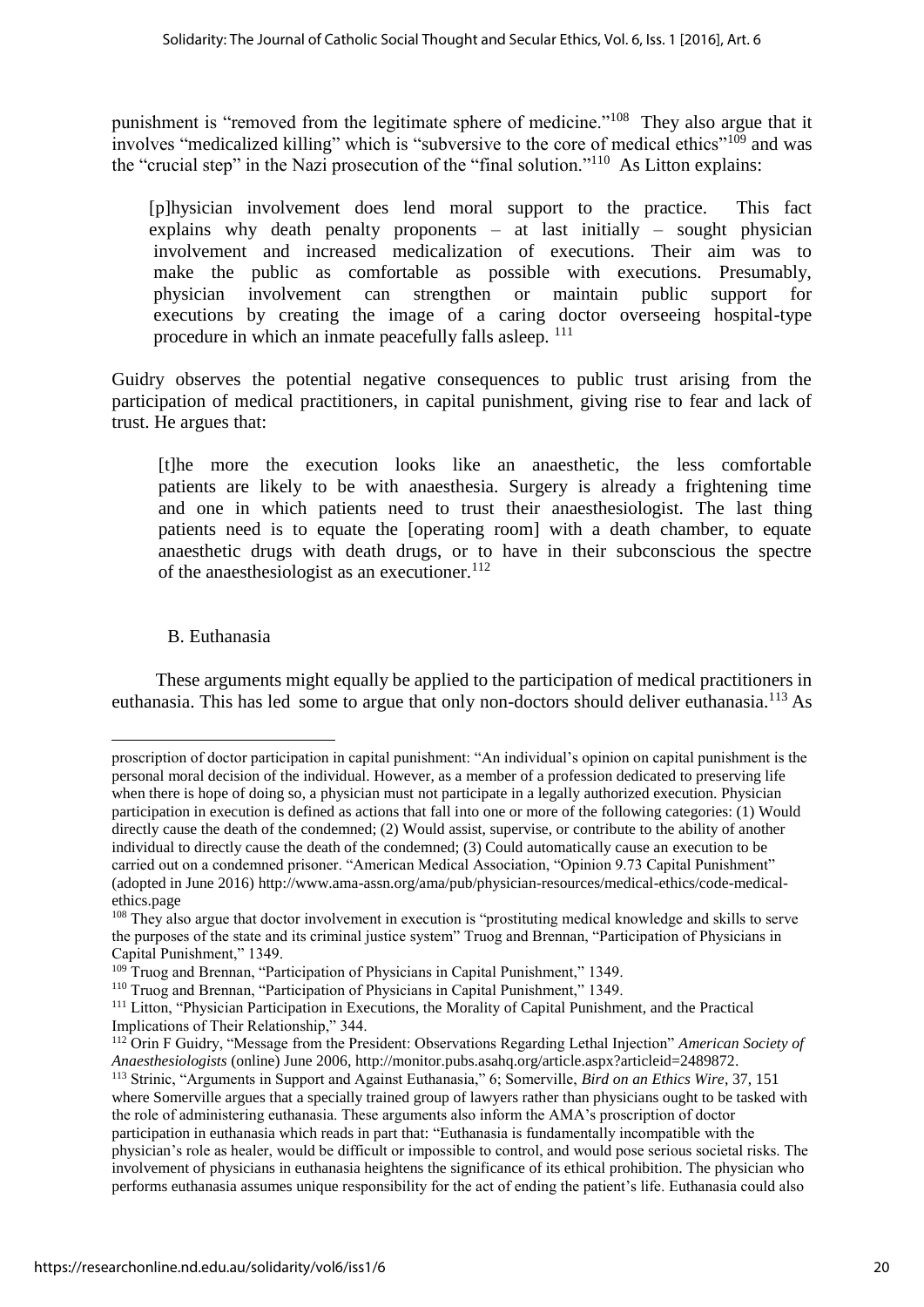noted above, prevailing fears of the medical profession among some members of the Northern Territory's indigenous population may have been exacerbated by the introduction of the *NT Act.* These concerns and the approach taken, at least in Australia and in the United States, to seeking volunteers to take on the role of executioner would suggest that, if euthanasia were to be legalised, participation by medical practitioners (or others given authority by the State to euthanise) would be voluntary. <sup>114</sup> This in itself may create issues of concern, as advocates for euthanasia may be most attracted to take up that role. Indeed, in the brief period of operation of the *NT Act,* the euthanasia campaigner Dr Nitschke administered euthanasia to all of those who accessed the procedure. Some such doctors may consciously or unconsciously have a preference for euthanasia. This may result in an actual or, at least, perceived conflict of interest particularly given the fiduciary relationship of trust that exists between a doctor and patient.<sup>115</sup> Quite unlike a hangman or executioner administering a lethal injunction, a doctor who administers euthanasia will have a clear doctor-patient fiduciary relationship.<sup>116</sup> Such a doctor may well have been involved in assisting the patient to decide on the course of euthanasia and

readily be extended to incompetent patients and other vulnerable populations. Instead of engaging in euthanasia, physicians must aggressively respond to the needs of patients at the end of life. Patients should not be abandoned once it is determined that cure is impossible. Patients near the end of life must continue to receive emotional support, comfort care, adequate pain control, respect for patient autonomy, and good communication. "Opinion 2.21 – Euthanasia" American Medical Association, [http://www.ama-assn.org/ama/pub/physician](http://www.ama-assn.org/ama/pub/physician-resources/medical-ethics/code-medical-ethics/opinion221.page)[resources/medical-ethics/code-medical-ethics/opinion221.page](http://www.ama-assn.org/ama/pub/physician-resources/medical-ethics/code-medical-ethics/opinion221.page) and "Opinion 2.211 - Physician-Assisted Suicide" American Medical Association, [http://www.ama-assn.org/ama/pub/physician-resources/medical](http://www.ama-assn.org/ama/pub/physician-resources/medical-ethics/code-medical-ethics/opinion2211.page)[ethics/code-medical-ethics/opinion2211.page](http://www.ama-assn.org/ama/pub/physician-resources/medical-ethics/code-medical-ethics/opinion2211.page) are to the same effect. Some medical practitioners nevertheless argue that doctor participation in euthanasia, but not capital punishment, is ethical: Truog and Brennan, "Participation of Physicians in Capital Punishment," 1348.

<sup>&</sup>lt;sup>114</sup> Note though that in Canada a number of recommendations have been made to oblige doctors with a conscientious objection to euthanasia to act against their conscience by referring their patients to a doctors who they know does not share their objection. See e.g. College of Physicians and Surgeons of Ontario, Policy Statement #1-16 "Interim Guidance on Physician- Assisted Death" 4-6 and Provincial-Territorial Expert Advisory Group on Physician-Assisted Dying, 'Final Report' (Report, Provincial-Territorial Expert Advisory Group, 30 November 2105), 43-45. This would put Canadian doctors with a conscientious objection to euthanasia in the same position as many doctors with a conscientious objection to abortion in the Australian states of Victoria and New South Wales: see *Abortion Law Reform Act, 2008* (Vic) (the Victorian Act) s 8 and the NSW Government Ministry of Health*, "Policy Directive Pregnancy – Framework for Terminations in New South Wales Public Health Organisations"*.

[http://www.health.nsw.gov.au/policies/pd/2014/pdf/PD2014\\_022.pdf](http://www.health.nsw.gov.au/policies/pd/2014/pdf/PD2014_022.pdf) (the NSW Policy). These require such conscientious objectors to refer (Victorian Act) or direct (NSW Policy) their patients to a doctor who they know does not share their objection. There are many objections to compelling doctors to act against their conscience. A full analysis of those issues is beyond the scope of this paper. For an analysis of these issues in the context of abortion see Michael Quinlan, "The religious freedom implications of the referral and direction obligations of health practitioners in Victoria and New South Wales" (forthcoming) (November 2016) *Brigham Young University Law Review Law and Religion Issue*. In contrast to the position, advocated in the Canadian reports, the RANCP argues that medical practitioners with a conscientious objection to euthanasia should be allowed to abstain from providing services or advice to those seeking the service**:** RANZCP New Zealand National Committee, "Submission to Health Committee investigation into ending one's life in New Zealand" (Submission, RANZCP New Zealand National Committee, 1 February 2016) 3.

<sup>&</sup>lt;sup>115</sup> Such a perception may be exacerbated by additional involvement by such a doctor in a legislated process of approval of the administering of euthanasia: see Standing Committee on Legal and Constitutional Affairs, "Report of the Standing Committee on Legal and Constitutional Affairs Rights of the Terminally Ill (Euthanasia Laws Repeal) Bill 2008," (June 2008) 83.

<sup>116</sup> See College of Physicians and Surgeons of Ontario, Policy Statement #1-16 "Interim Guidance on Physician-Assisted Death" 2 although not all would agree with the particular emphasise this Policy Statement puts on what this relationship means for prioritising patient interests in the context of euthanasia. For example, Litton observes that physicians regularly place personal and family interests ahead of those of their patients without complaint when they set visiting hours, take holidays etc.: see Litton, "Physician Participation in Executions, the Morality of Capital Punishment, and the Practical Implications of Their Relationship," 341. See also Bridget Campion, "The health Care Professional as Person: The Place of conscience," *Bioethics Matters* 14 (2016): 2, 4.